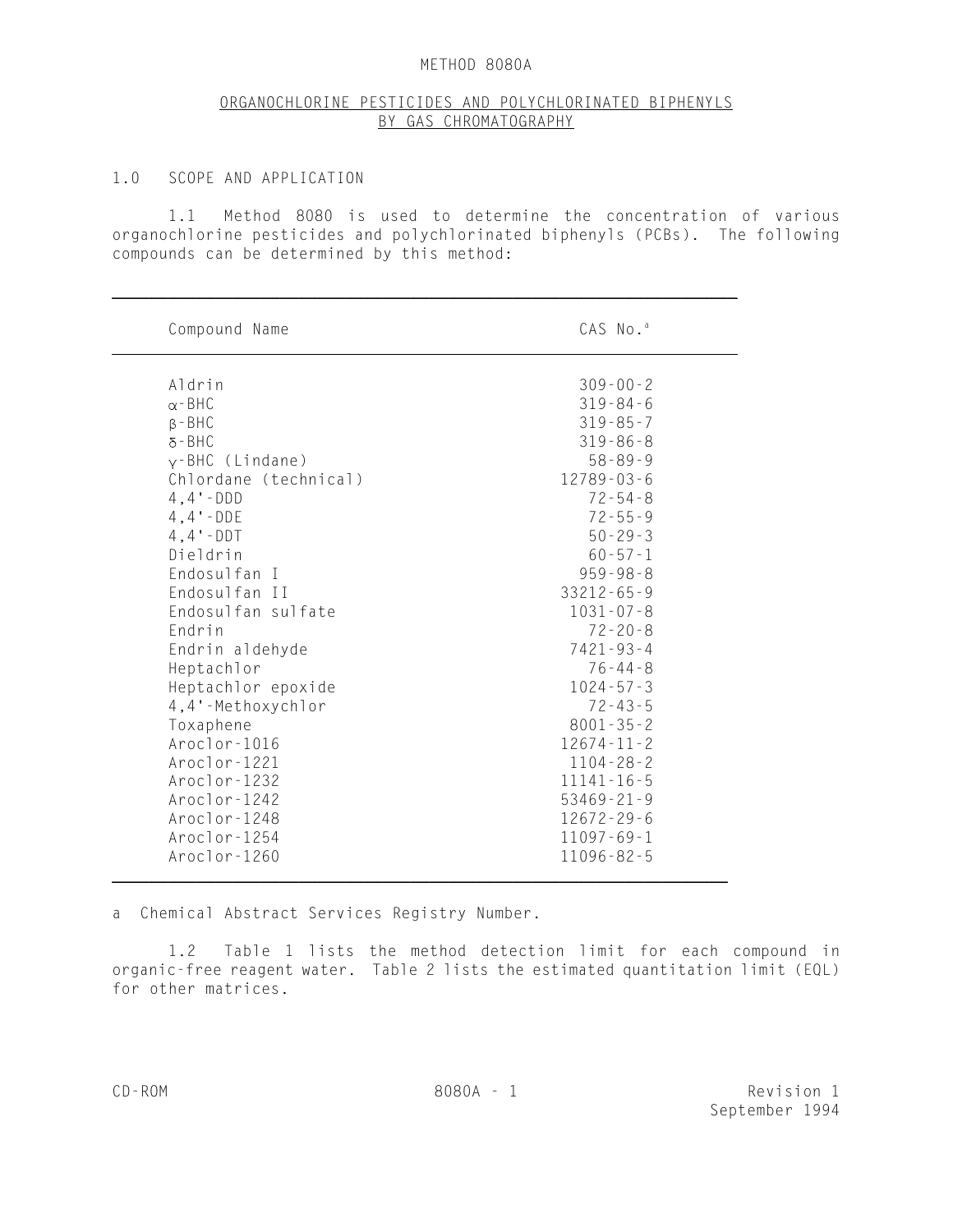## 2.0 SUMMARY OF METHOD

2.1 Method 8080 provides gas chromatographic conditions for the detection of ppb concentrations of certain organochlorine pesticides and PCBs. Prior to the use of this method, appropriate sample extraction techniques must be used. Both neat and diluted organic liquids (Method 3580, Waste Dilution) may be analyzed by direct injection. A 2 to 5  $\mu$ L sample is injected into a gas chromatograph (GC) using the solvent flush technique, and compounds in the GC effluent are detected by an electron capture detector (ECD) or an electrolytic conductivity detector (HECD).

2.2 The sensitivity of Method 8080 usually depends on the concentration of interferences rather than on instrumental limitations. If interferences prevent detection of the analytes, Method 8080 may also be performed on samples that have undergone cleanup. Method 3620, Florisil Column Cleanup, by itself or followed by Method 3660, Sulfur Cleanup, may be used to eliminate interferences in the analysis.

# 3.0 INTERFERENCES

3.1 Refer to Methods 3500, 3600, and 8000.

3.2 Interferences by phthalate esters can pose a major problem in pesticide determinations when using the electron capture detector. These compounds generally appear in the chromatogram as large late-eluting peaks, especially in the 15% and 50% fractions from the Florisil cleanup. Common flexible plastics contain varying amounts of phthalates. These phthalates are easily extracted or leached from such materials during laboratory operations. Cross contamination of clean glassware routinely occurs when plastics are handled during extraction steps, especially when solvent-wetted surfaces are handled. Interferences from phthalates can best be minimized by avoiding contact with any plastic materials. Exhaustive cleanup of reagents and glassware may be required to eliminate background phthalate contamination. The contamination from phthalate esters can be completely eliminated with a microcoulometric or electrolytic conductivity detector.

# 4.0 APPARATUS AND MATERIALS

### 4.1 Gas chromatograph

4.1.1 Gas Chromatograph: Analytical system complete with gas chromatograph suitable for on-column injections and all required accessories, including detectors, column supplies, recorder, gases, and syringes. A data system for measuring peak heights and/or peak areas is recommended.

4.1.2 Columns

4.1.2.1 Column 1: Supelcoport (100/120 mesh) coated with 1.5% SP-2250/1.95% SP-2401 packed in a 1.8 m x 4 mm ID glass column or equivalent.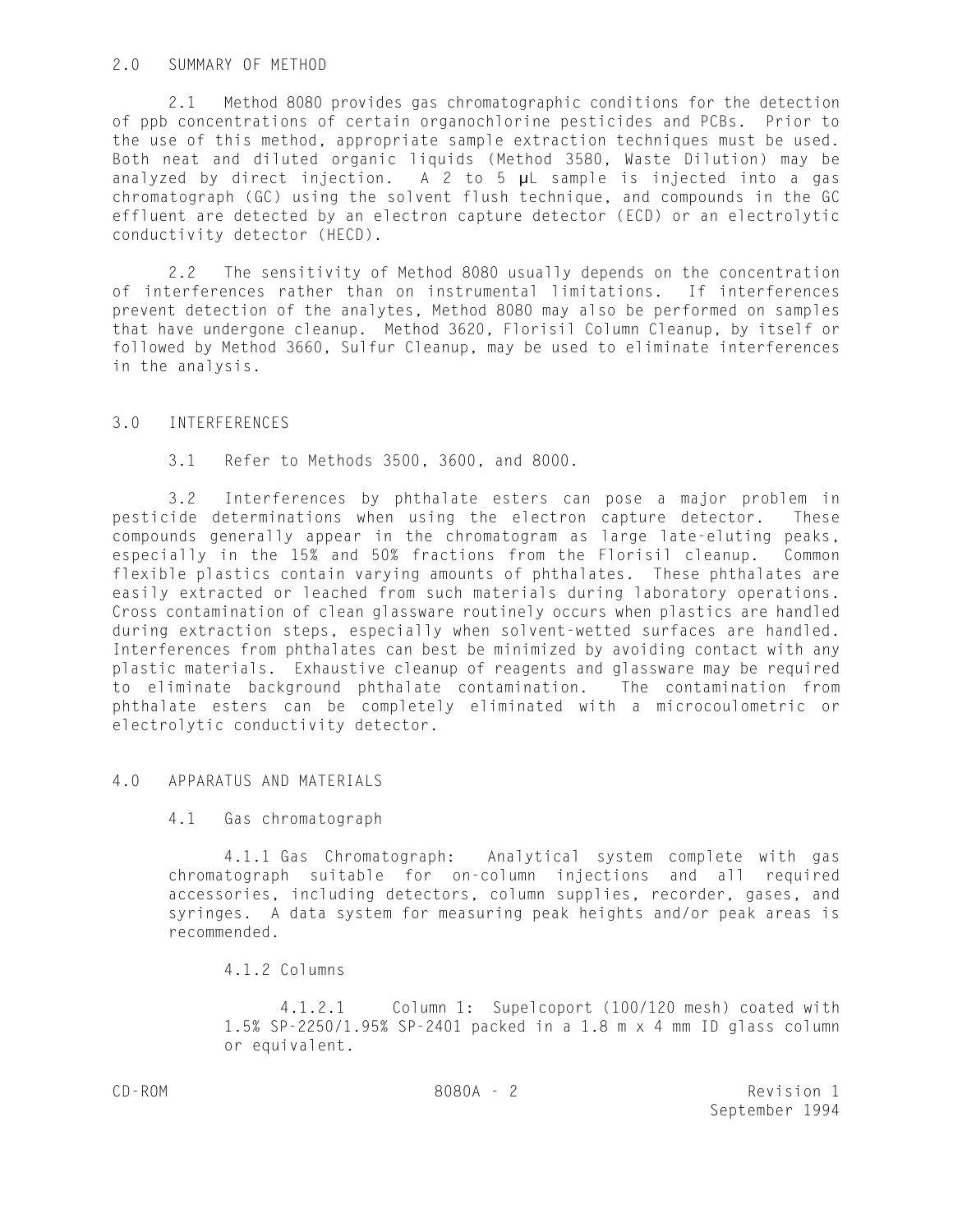4.1.2.2 Column 2: Supelcoport (100/120 mesh) coated with 3% OV-1 in a 1.8 m x 4 mm ID glass column or equivalent.

4.1.3 Detectors: Electron capture (ECD) or electrolytic conductivity detector (HECD).

4.2 Kuderna-Danish (K-D) apparatus:

4.2.1 Concentrator tube: 10 mL, graduated (Kontes K-570050-1025 or equivalent). A ground-glass stopper is used to prevent evaporation of extracts.

4.2.2 Evaporation flask: 500 mL (Kontes K-570001-500 or equivalent). Attach to concentrator tube with springs, clamps, or equivalent.

4.2.3 Snyder column: Three ball macro (Kontes K-503000-0121 or equivalent).

4.2.4 Snyder column: Two ball micro (Kontes K-569001-0219 or equivalent).

4.2.5 Springs - 1/2 inch (Kontes K-662750 or equivalent).

4.3 Boiling chips: Solvent extracted, approximately 10/40 mesh (silicon carbide or equivalent).

4.4 Water bath: Heated, with concentric ring cover, capable of temperature control  $(\pm 5^{\circ}C)$ . The bath should be used in a hood.

4.5 Volumetric flasks, Class A: sizes as appropriate with ground-glass stoppers.

4.6 Microsyringe: 10 µL.

4.7 Syringe: 5 mL.

4.8 Vials: Glass, 2, 10, and 20 mL capacity with Teflon-lined screw caps or crimp tops.

4.9 Balances: Analytical, 0.0001 g and Top loading, 0.01 g.

## 5.0 REAGENTS

5.1 Reagent grade chemicals shall be used in all tests. Unless otherwise indicated, it is intended that all reagents shall conform to the specifications of the Committee on Analytical Reagents of the American Chemical Society, where such specifications are available. Other grades may be used, provided it is first ascertained that the reagent is of sufficiently high purity to permit its use without lessening the accuracy of the determination.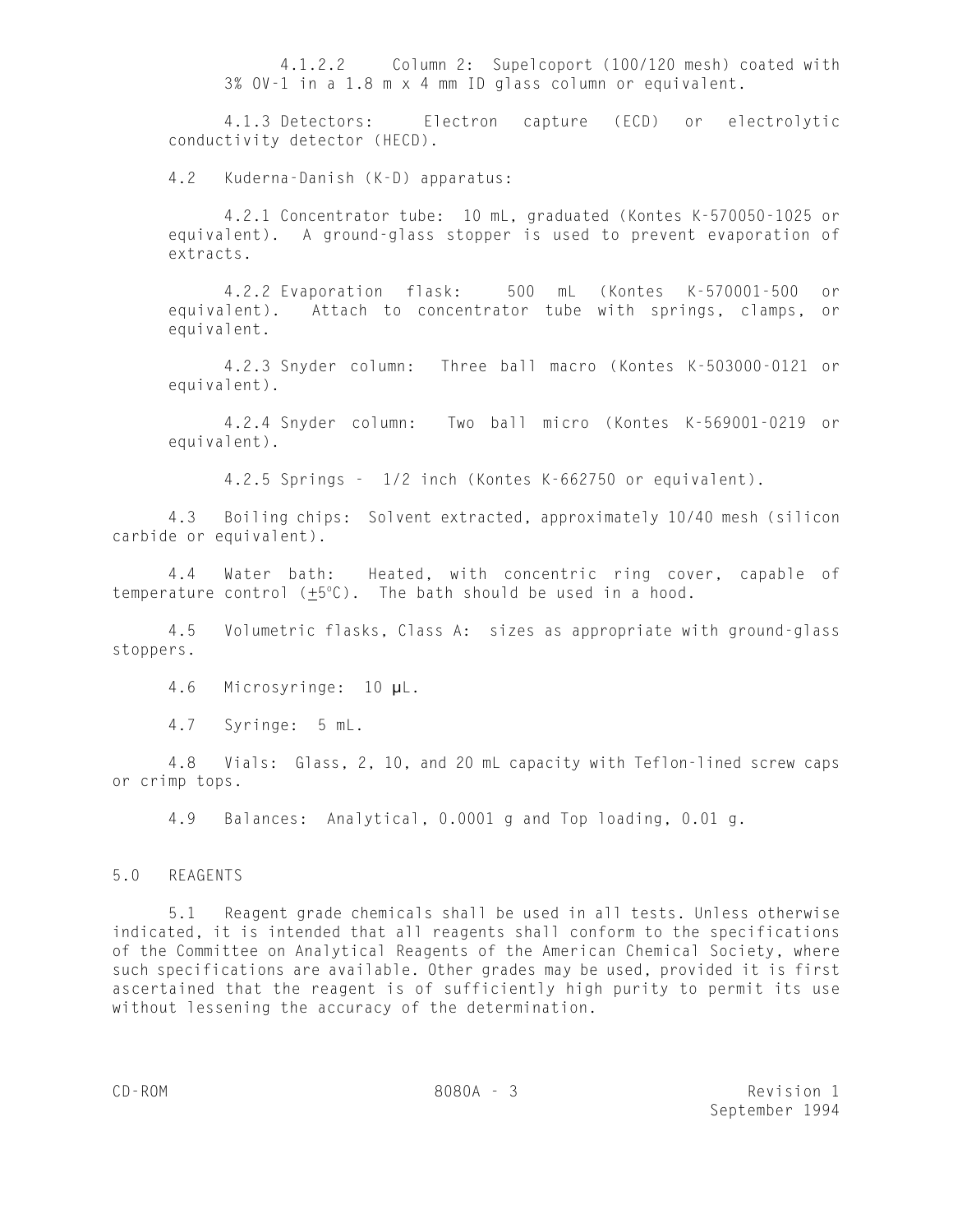5.2 Organic-free reagent water - All references to water in this method refer to organic-free reagent water, as defined in Chapter One.

5.3 Solvents

5.3.1 Hexane,  $C_6H_{14}$  - Pesticide quality or equivalent.

5.3.2 Acetone, CH<sub>3</sub>COCH<sub>3</sub> - Pesticide quality or equivalent.

5.3.3 Toluene,  $C_6H_6CH_3$  - Pesticide quality or equivalent.

5.3.4 Isooctane,  $(CH_3)_3CCH_2CH$ ( $CH_3$ )<sub>2</sub> - Pesticide quality or equivalent.

5.4 Stock standard solutions:

5.4.1 Prepare stock standard solutions at a concentration of 1000 mg/L by dissolving 0.0100 g of assayed reference material in isooctane and diluting to volume in a 10 mL volumetric flask. A small volume of toluene may be necessary to put some pesticides in solution. Larger volumes can be used at the convenience of the analyst. When compound purity is assayed to be 96% or greater, the weight can be used without correction to calculate the concentration of the stock standard. Commercially prepared stock standards can be used at any concentration if they are certified by the manufacturer or by an independent source.

5.4.2 Transfer the stock standard solutions into vials with Teflonlined screw caps or crimp tops. Store at  $4^{\circ}$ C and protect from light. Stock standards should be checked frequently for signs of degradation or evaporation, especially just prior to preparing calibration standards from them.

5.4.3 Stock standard solutions must be replaced after one year, or sooner if comparison with check standards indicates a problem.

5.5 Calibration standards: Calibration standards at a minimum of five concentrations for each parameter of interest are prepared through dilution of the stock standards with isooctane. One of the concentrations should be at a concentration near, but above, the method detection limit. The remaining concentrations should correspond to the expected range of concentrations found in real samples or should define the working range of the GC. Calibration solutions must be replaced after six months, or sooner, if comparison with check standards indicates a problem.

5.6 Internal standards (if internal standard calibration is used): To use this approach, the analyst must select one or more internal standards that are similar in analytical behavior to the compounds of interest. The analyst must further demonstrate that the measurement of the internal standard is not affected by method or matrix interferences. Because of these limitations, no internal standard can be suggested that is applicable to all samples.

5.6.1 Prepare calibration standards at a minimum of five concentrations for each analyte of interest as described in Sec. 5.5.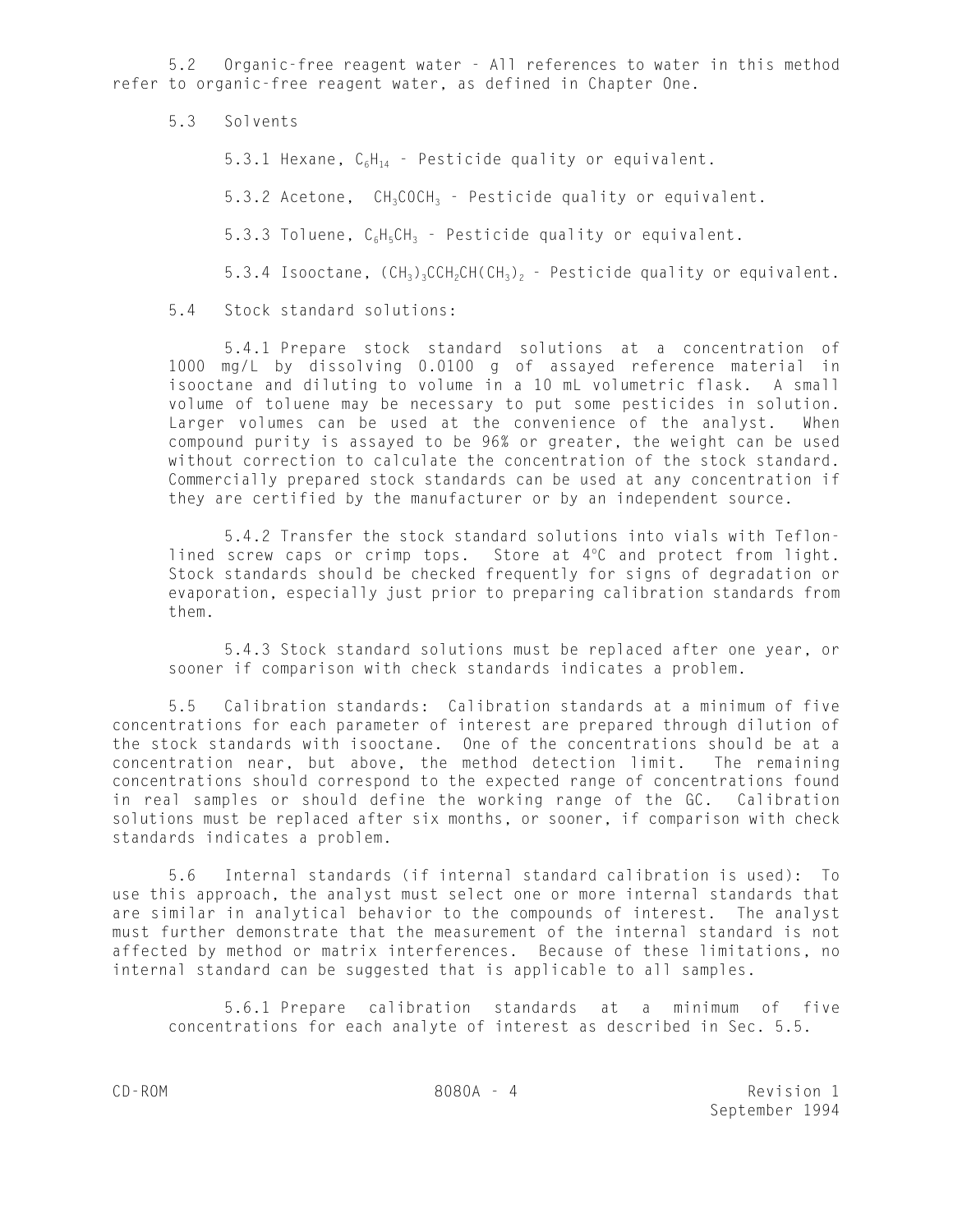5.6.2 To each calibration standard, add a known constant amount of one or more internal standards, and dilute to volume with isooctane.

5.6.3 Analyze each calibration standard according to Sec. 7.0.

5.7 Surrogate standards: The analyst should monitor the performance of the extraction, cleanup (when used), and analytical system and the effectiveness of the method in dealing with each sample matrix by spiking each sample, standard, and organic-free reagent water blank with pesticide surrogates. Because GC/ECD data are much more subject to interference than GC/MS, a secondary surrogate is to be used when sample interference is apparent. Two surrogate standards (tetrachloro-m-xylene (TCMX) and decachlorobiphenyl) are added to each sample; however, only one need be calculated for recovery. Proceed with corrective action when both surrogates are out of limits for a sample (Sec. 8.3). Method 3500 indicates the proper procedure for preparing these surrogates.

## 6.0 SAMPLE COLLECTION, PRESERVATION, AND HANDLING

6.1 See the introductory material to this chapter, Organic Analytes, Sec. 4.1. Extracts must be stored under refrigeration and analyzed within 40 days of extraction.

### 7.0 PROCEDURE

## 7.1 Extraction:

7.1.1 Refer to Chapter Two for guidance on choosing the appropriate extraction procedure. In general, water samples are extracted at a neutral, or as is, pH with methylene chloride, using either Method 3510 or 3520. Solid samples are extracted using Method 3540, 3541, or 3550.

7.1.2 Prior to gas chromatographic analysis, the extraction solvent must be exchanged to hexane. The exchange is performed during the K-D procedures listed in all of the extraction methods. The exchange is performed as follows.

7.1.2.1 Following K-D of the methylene chloride extract to 1 mL using the macro-Snyder column, allow the apparatus to cool and drain for at least 10 min.

7.1.2.2 Increase the temperature of the hot water bath to about 90°C. Momentarily remove the Snyder column, add 50 mL of hexane, a new boiling chip, and reattach the macro-Snyder column. Concentrate the extract using 1 mL of hexane to prewet the Snyder column. Place the K-D apparatus on the water bath so that the concentrator tube is partially immersed in the hot water. Adjust the vertical position of the apparatus and the water temperature, as required, to complete concentration in 5-10 min. At the proper rate of distillation the balls of the column will actively chatter, but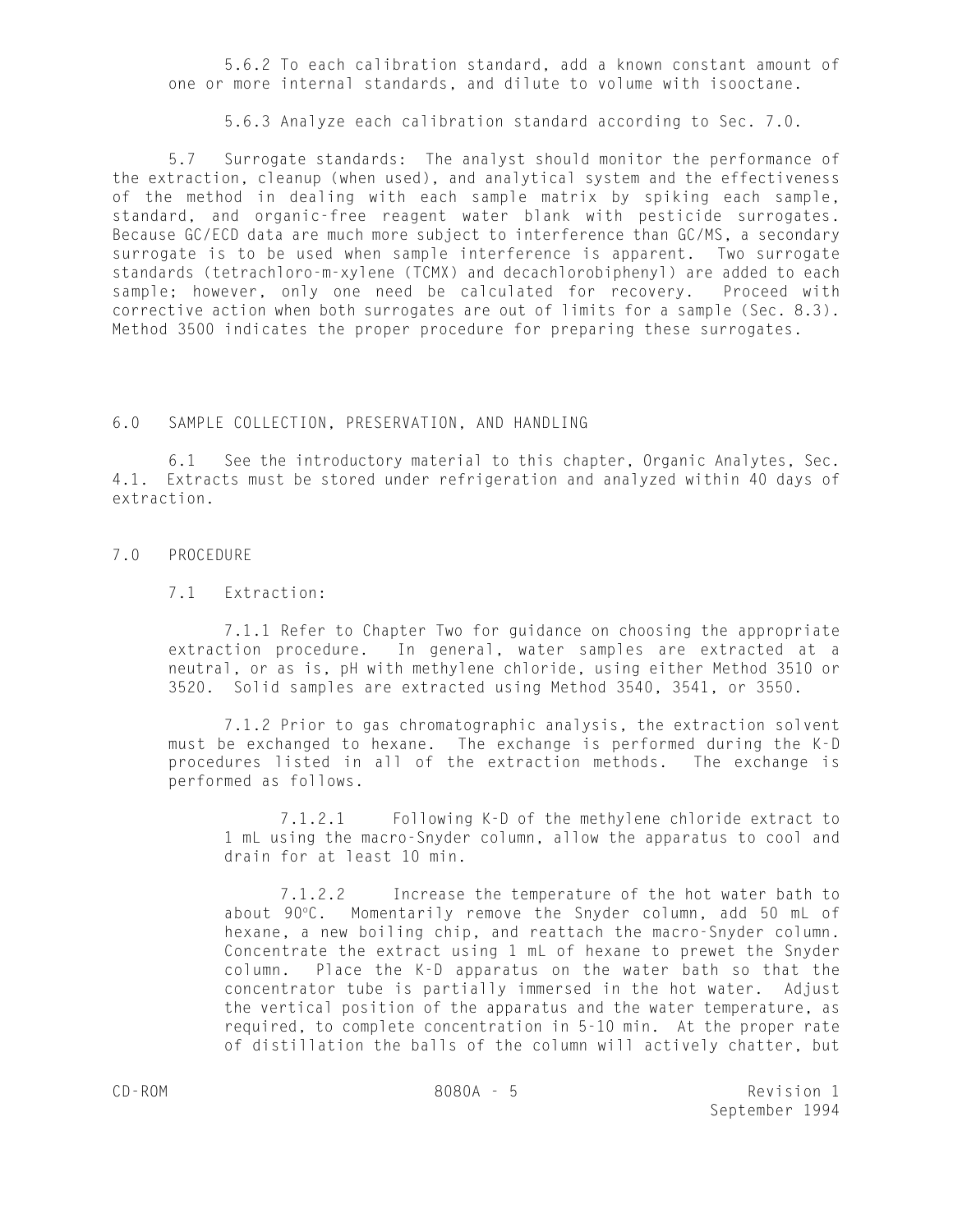the chambers will not flood. When the apparent volume of liquid reaches 1 mL, remove the K-D apparatus and allow it to drain and cool for at least 10 min.

7.1.2.3 Remove the Snyder column and rinse the flask and its lower joint into the concentrator tube with 1-2 mL of hexane. A 5 mL syringe is recommended for this operation. Adjust the extract volume to 10.0 mL. Stopper the concentrator tube and store refrigerated at 4°C, if further processing will not be performed immediately. If the extract will be stored longer than two days, it should be transferred to a vial with a Teflon-lined screw cap or crimp top. Proceed with gas chromatographic analysis if further cleanup is not required.

7.2 Gas chromatography conditions (Recommended):

7.2.1 Column 1:

Carrier gas (5% methane/95% argon) flow rate: 60 mL/min Column temperature:  $200^{\circ}$ C isothermal

When analyzing for the low molecular weight PCBs (PCB 1221-PCB 1248), it is advisable to set the oven temperature to  $160^{\circ}$ C.

7.2.2 Column 2:

Carrier gas (5% methane/95% argon) flow rate: 60 mL/min Column temperature:  $200^{\circ}$ C isothermal

When analyzing for the low molecular weight PCBs (PCB 1221-PCB 1248), it is advisable to set the oven temperature to  $140^{\circ}$ C.

7.2.3 When analyzing for most or all of the analytes in this method, adjust the oven temperature and column gas flow to provide sufficient resolution for accurate quantitation of the analytes. This will normally result in a retention time of 10 to 12 minutes for 4,4'-DDT, depending on the packed column used.

7.3 Calibration: Refer to Method 8000 for proper calibration techniques. Use Table 1 and especially Table 2 for guidance on selecting the lowest point on the calibration curve.

7.3.1 The procedure for internal or external calibration may be used. Refer to Method 8000 for a description of each of these procedures.

7.3.2 Because of the low concentration of pesticide standards injected on a GC/ECD, column adsorption may be a problem when the GC has not been used for a day. Therefore, the GC column should be primed or deactivated by injecting a PCB or pesticide standard mixture approximately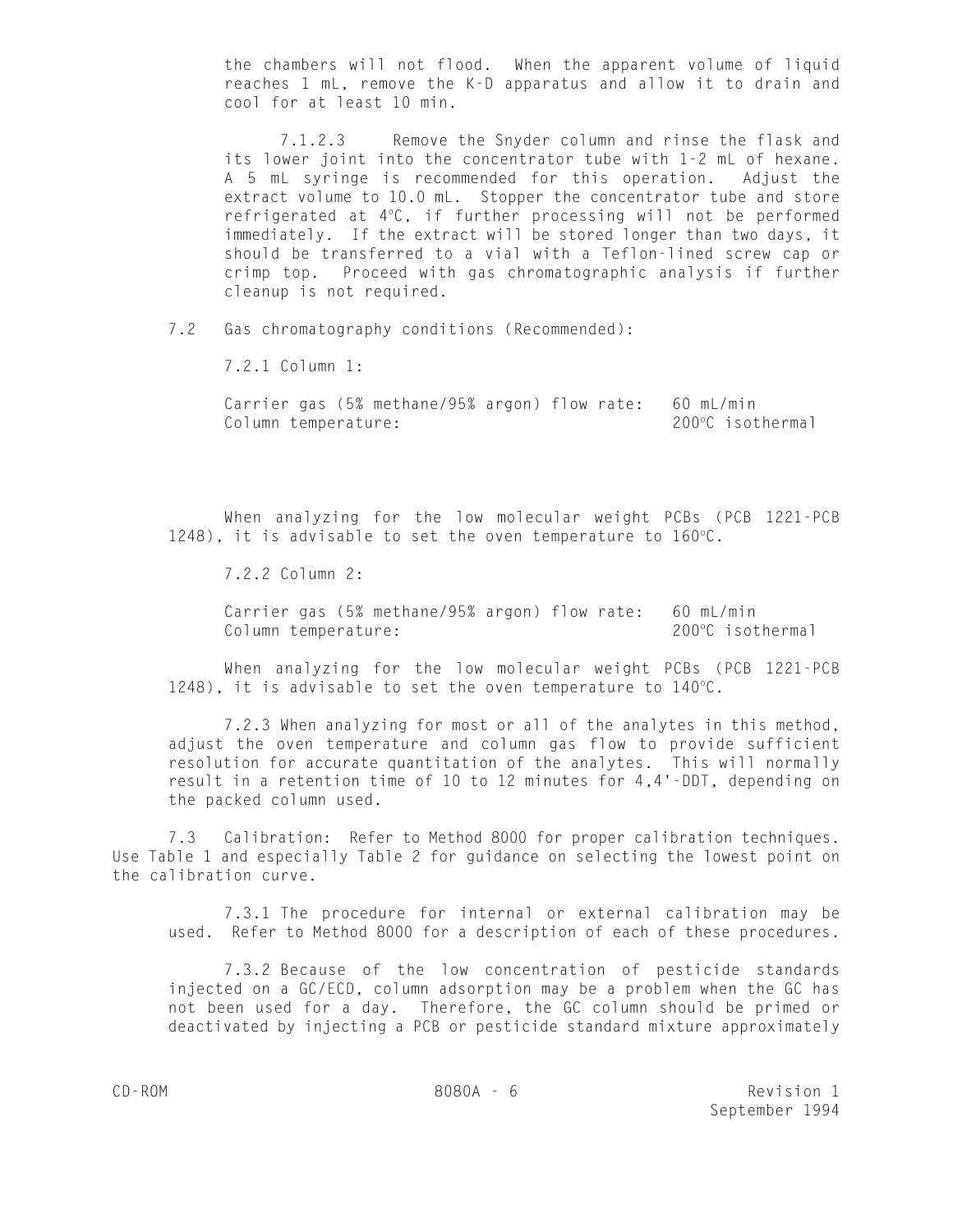20 times more concentrated than the mid-concentration standard. Inject this prior to beginning initial or daily calibration.

7.4 Gas chromatographic analysis:

7.4.1 Refer to Method 8000. If the internal standard calibration technique is used, add 10 µL of internal standard to the sample prior to injection.

7.4.2 Method 8000 provides instructions on the analysis sequence, appropriate dilutions, establishing daily retention time windows, and identification criteria. Include a mid-concentration standard after each group of 10 samples in the analysis sequence.

NOTE: A 72 hour sequence is not required with this method.

7.4.3 Examples of GC/ECD chromatograms for various pesticides and PCBs are shown in Figures 1 through 5.

7.4.4 Prime the column as per Sec. 7.3.2.

7.4.5 DDT and endrin are easily degraded in the injection port if the injection port or front of the column is dirty. This is the result of buildup of high boiling residue from sample injection. Check for degradation problems by injecting a mid-concentration standard containing only 4,4'-DDT and endrin. Look for the degradation products of 4,4'-DDT (4,4'-DDE and 4,4'-DDD) and endrin (endrin ketone and endrin aldehyde). If degradation of either DDT or endrin exceeds 20%, take corrective action before proceeding with calibration, by following the GC system maintenance outlined in of Method 8000. Calculate percent breakdown as follows:

| % breakdown<br>for $4,4$ $\cdot$ DDT | Total DDT degradation peak area (DDE + DDD)<br>$\times$ 100                      |
|--------------------------------------|----------------------------------------------------------------------------------|
|                                      | Total DDT peak area $(DDT + DDE + DDD)$                                          |
| % breakdown                          | Total endrin degradation peak area<br>(endrin aldehyde + endrin ketone)<br>x 100 |
| for Endrin                           | Total endrin peak area (endrin +<br>endrin aldehyde + endrin ketone)             |

7.4.6 Record the sample volume injected and the resulting peak sizes (in area units or peak heights).

7.4.7 Using either the internal or external calibration procedure (Method 8000), determine the identity and quantity of each component peak in the sample chromatogram which corresponds to the compounds used for calibration purposes.

7.4.8 If peak detection and identification are prevented due to interferences, the hexane extract may need to undergo cleanup using Method 3620. The resultant extract(s) may be analyzed by GC directly or may undergo further cleanup to remove sulfur using Method 3660.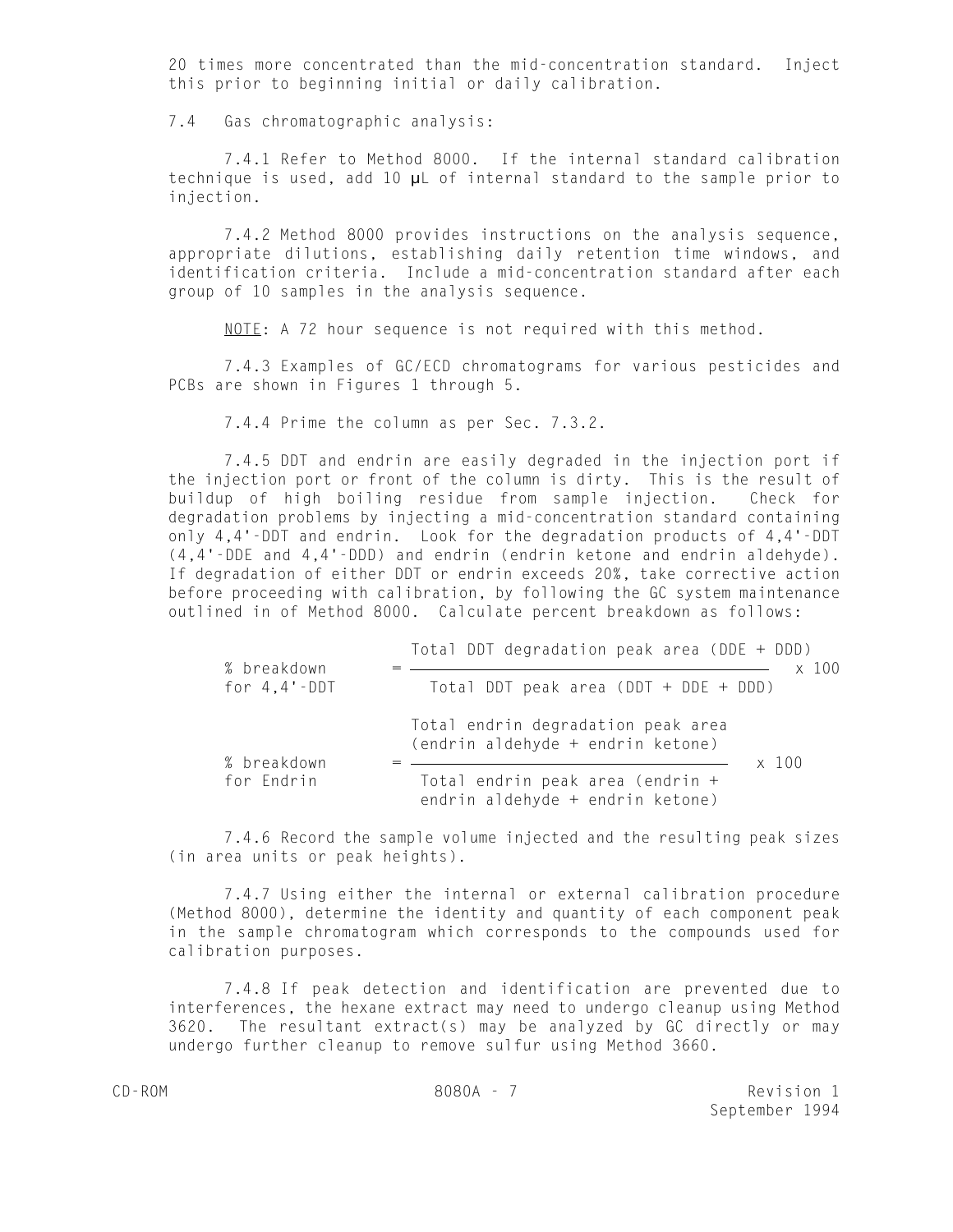7.5 Cleanup:

7.5.1 Proceed with Method 3620, followed by, if necessary, Method 3660, using the 10 mL hexane extracts obtained from Sec. 7.1.2.3.

7.5.2 Following cleanup, the extracts should be analyzed by GC, as described in the previous sections and in Method 8000.

7.5.3 If only PCBs are to be measured in a sample, the sulfuric acid/permanganate cleanup (Method 3665), followed by Silica Cleanup (Method 3630) or Florisil Cleanup (Method 3620), is recommended.

7.6 Calculations (excerpted from U.S. FDA, PAM):

7.6.1 Calculation of Certain Residues: Residues which are mixtures of two or more components present problems in measurement. When they are found together, e.g., toxaphene and DDT, the problem of quantitation becomes even more difficult. In the following sections suggestions are offered for handling toxaphene, chlordane, PCB, DDT, and BHC. A 10% DC-200 stationary phase column was used to obtain the chromatograms in Figures 6-9.

7.6.2 Toxaphene: Quantitative calculation of toxaphene or Strobane is difficult, but reasonable accuracy can be obtained. To calculate toxaphene on GC/ECD: (a) adjust sample size so that toxaphene major peaks are 10-30% full-scale deflection (FSD); (b) inject a toxaphene standard that is estimated to be within  $\pm 10$  ng of the sample; (c) construct the baseline of standard toxaphene between its extremities; and (d) construct the baseline under the sample, using the distances of the peak troughs to baseline on the standard as a guide (Figures 7, 8, and 9). This procedure is made difficult by the fact that the relative heights and widths of the peaks in the sample will probably not be identical to the standard. A toxaphene standard that has been passed through a Florisil column will show a shorter retention time for peak X and an enlargement of peak Y.

7.6.3 Toxaphene and DDT: If DDT is present, it will superimpose itself on toxaphene peak V. To determine the approximate baseline of the DDT, draw a line connecting the trough of peaks U and V with the trough of peaks W and X and construct another line parallel to this line which will just cut the top of peak W (Figure 6l). This procedure was tested with ratios of standard toxaphene-DDT mixtures from 1:10 to 2:1 and the results of added and calculated DDT and toxaphene by the "parallel lines" method of baseline construction were within 10% of the actual values in all cases.

7.6.3.1 A series of toxaphene residues have been calculated using total peak area for comparison to the standard and also using area of the last four peaks only in both sample and standard. The agreement between the results obtained by the two methods justifies the use of the latter method for calculating toxaphene in a sample where the early eluting portion of the toxaphene chromatogram is interfered with by other substances.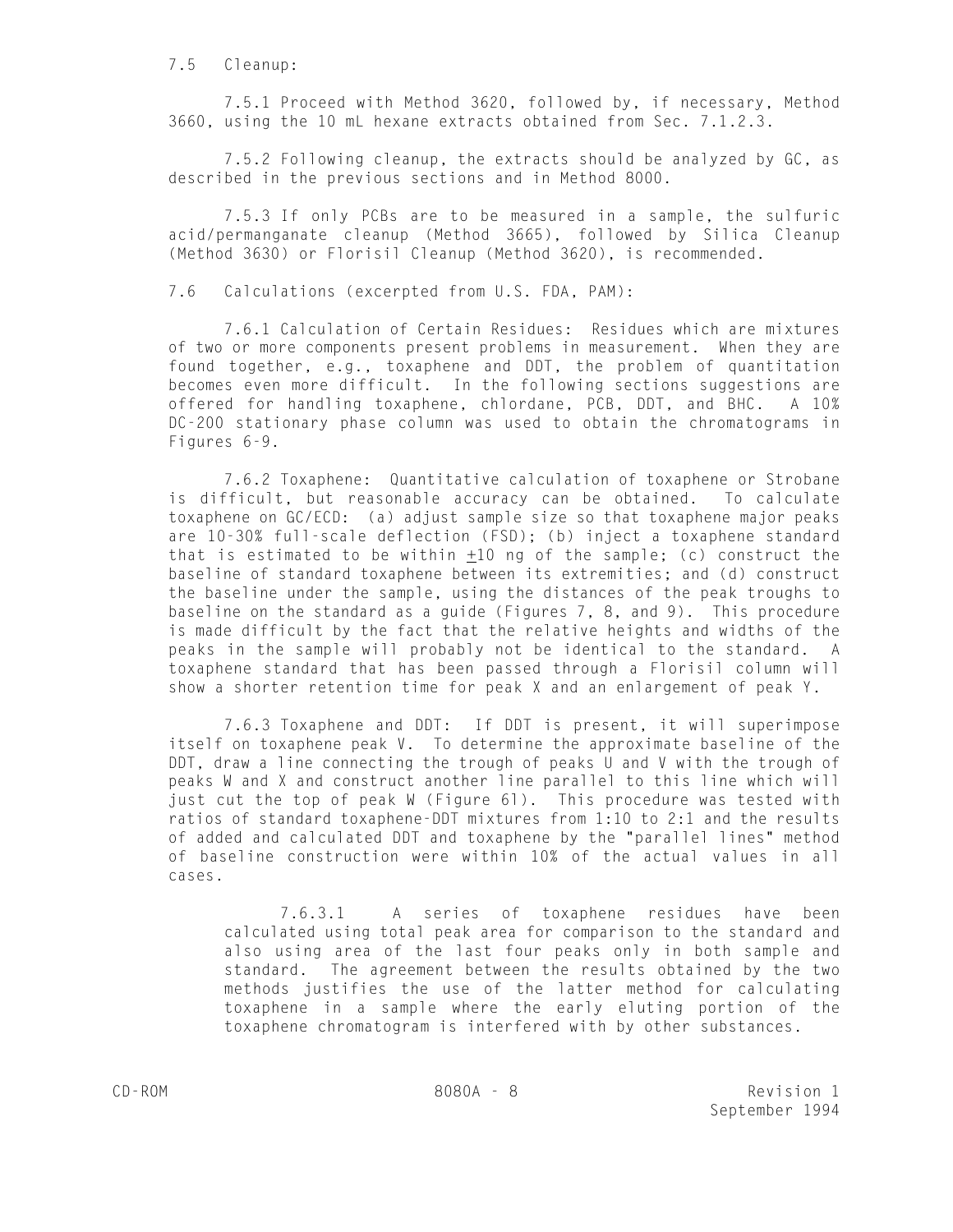7.6.3.2 The baseline for methoxychlor superimposed on toxaphene (Figure 8b) was constructed by overlaying the samples on a toxaphene standard of approximately the same concentration (Figure 8a) and viewing the charts against a lighted background.

7.6.4 Chlordane is a technical mixture of at least 11 major components and 30 or more minor ones. Gas chromatography-mass spectrometry and nuclear magnetic resonance analytical techniques have been applied to the elucidation of the chemical structures of the many chlordane constituents. Figure 9a is a chromatogram of standard chlordane. Peaks E and F are responses to trans- and cis-chlordane, respectively. These are the two major components of technical chlordane, but the exact percentage of each in the technical material is not completely defined and is not consistent from batch to batch. Other labelled peaks in Figure 9a are thought to represent: A, monochlorinated adduct of pentachlorocyclopentadiene with cyclopentadiene; B, coelution of heptachlor and  $\alpha$ -chlordene; C, coelution of  $\beta$ -chlordene and  $\gamma$ -chlordene; D, a chlordane analog; G, coelution of cis-nonachlor and "Compound K," a chlordane isomer. The right "shoulder" of peak F is caused by transnonachlor.

7.6.4.1 The GC pattern of a chlordane residue may differ considerably from that of the technical standard. Depending on the sample substrate and its history, residues of chlordane can consist of almost any combination of constituents from the technical chlordane, plant and/or animal metabolites, and products of degradation caused by exposure to environmental factors such as water and sunlight. Only limited information is available on which residue GC patterns are likely to occur in which samples types, and even this information may not be applicable to a situation where the route of exposure is unusual. For example, fish exposed to a recent spill of technical chlordane will contain a residue drastically different from a fish whose chlordane residue was accumulated by ingestion of smaller fish or of vegetation, which in turn had accumulated residues because chlordane was in the water from agricultural runoff.

7.6.4.2 Because of this inability to predict a chlordane residue GC pattern, it is not possible to prescribe a single method for the quantitation of chlordane residues. The analyst must judge whether or not the residue's GC pattern is sufficiently similar to that of a technical chlordane reference material to use the latter as a reference standard for quantitation.

7.6.4.3 When the chlordane residue does not resemble technical chlordane, but instead consists primarily of individual, identifiable peaks, quantitate each peak separately against the appropriate reference materials and report the individual residues. (Reference materials are available for at least 11 chlordane constituents, metabolites or degradation products which may occur in the residue.)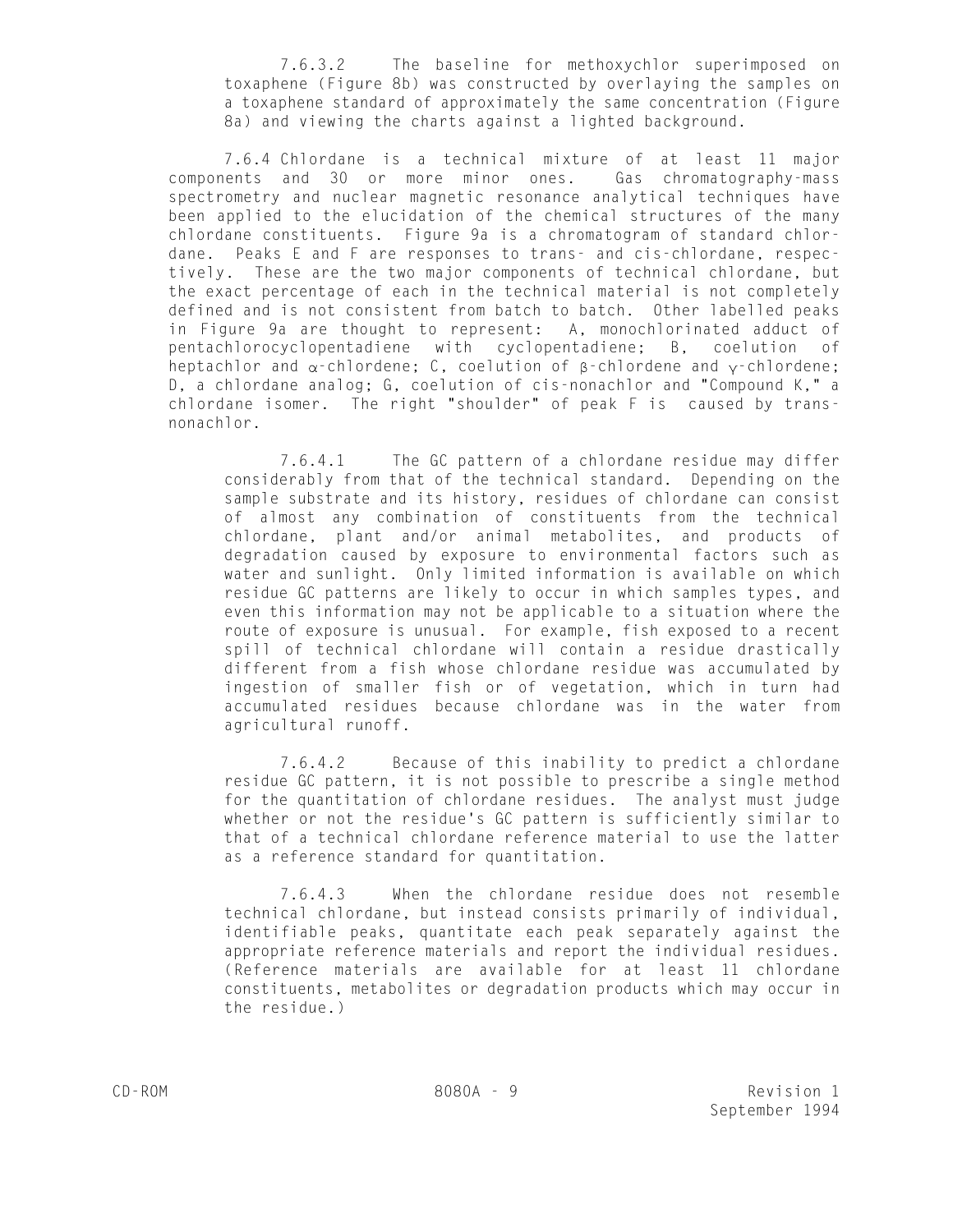7.6.4.4 When the GC pattern of the residue resembles that of technical chlordane, quantitate chlordane residues by comparing the total area of the chlordane chromatogram from peaks A through F (Figure 9a) in the sample versus the same part of the standard chromatogram. Peak G may be obscured in a sample by the presence of other pesticides. If G is not obscured, include it in the measurement for both standard and sample. If the heptachlor epoxide peak is relatively small, include it as part of the total chlordane area for calculation of the residue. If heptachlor and/or heptachlor epoxide are much out of proportion as in Figure 6j, calculate these separately and subtract their areas from total area to give a corrected chlordane area. (Note that octachlor epoxide, a metabolite of chlordane, can easily be mistaken for heptachlor epoxide on a nonpolar GC column.)

7.6.4.5 To measure the total area of the chlordane chromatogram, proceed as in Sec. 7.6.2 on toxaphene. Inject an amount of technical chlordane standard which will produce a chromatogram in which peaks E and F are approximately the same size as those in the sample chromatograms. Construct the baseline beneath the standard from the beginning of peak A to the end of peak F as shown in Figure 9a. Use the distance from the trough between peaks E and F to the baseline in the chromatogram of the standard to construct the baseline in the chromatogram of the sample. Figure 9b shows how the presence of toxaphene causes the baseline under chlordane to take an upward angle. When the size of peaks E and F in standard and sample chromatograms are the same, the distance from the trough of the peaks to the baselines should be the same. Measurement of chlordane area should be done by total peak area if possible.

NOTE: A comparison has been made of the total peak area integration method and the addition of peak heights method for several samples containing chlordane. The peak heights A, B, C, D, E, and F were measured in millimeters from peak maximum of each to the baseline constructed under the total chlordane area and were then added together. These results obtained by the two techniques are too close to ignore this method of "peak height addition" as a means of calculating chlordane. The technique has inherent difficulties because not all the peaks are symmetrical and not all are present in the same ratio in standard and in sample. This method does offer a means of calculating results if no means of measuring total area is practical.

7.6.5 Polychlorinated biphenyls (PCBs): Quantitation of residues of PCB involves problems similar to those encountered in the quantitation of toxaphene, Strobane, and chlordane. In each case, the chemical is made up of numerous compounds. So the chromatograms are multi-peak. Also in each case, the chromatogram of the residue may not match that of the standard.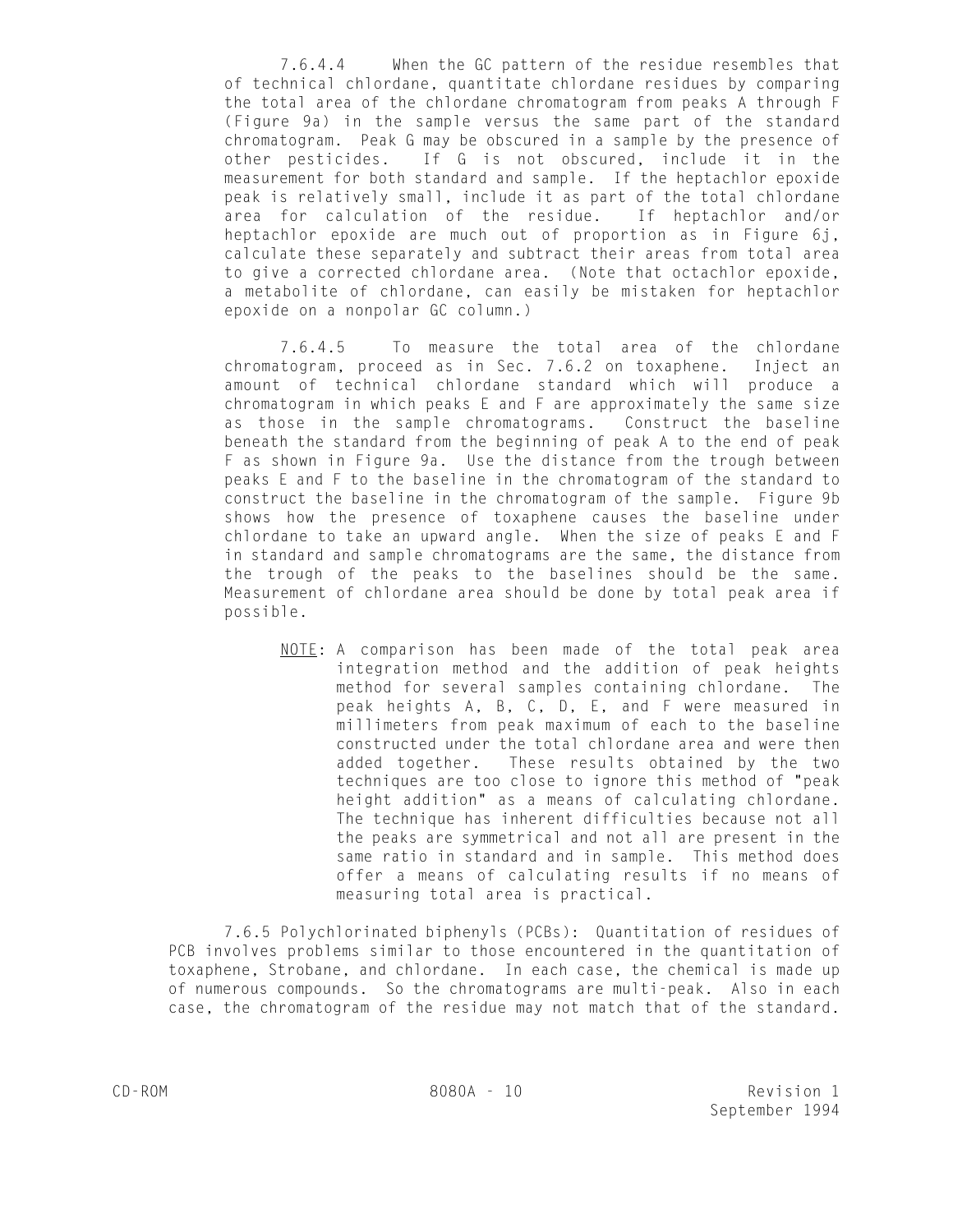7.6.5.1 Mixtures of PCBs of various chlorine contents were sold for many years in the U.S. by the Monsanto Co. under the tradename Aroclor (1200 series and 1016). Though these Aroclors are no longer marketed, the PCBs remain in the environment and are sometimes found as residues in foods, especially fish.

7.6.5.2 PCB residues are quantitated by comparison to one or more of the Aroclor materials, depending on the chromatographic pattern of the residue. A choice must be made as to which Aroclor or mixture of Aroclors will produce a chromatogram most similar to that of the residue. This may also involve a judgment about what proportion of the different Aroclors to combine to produce the appropriate reference material.

7.6.5.3 Quantitate PCB residues by comparing total area or height of residue peaks to total area of height of peaks from appropriate Aroclor(s) reference materials. Measure total area or height response from common baseline under all peaks. Use only those peaks from the sample that can be attributed to chlorobiphenyls. These peaks must also be present in the chromatogram of the reference materials. Mixtures of Aroclors may be required to provide the best match of GC patterns of sample and reference.

7.6.6 DDT: DDT found in samples often consists of both o,p'- and p,p'-DDT. Residues of DDE and DDD are also frequently present. Each isomer of DDT and its metabolites should be quantitated using the pure standard of that compound and reported as such.

7.6.7 Hexachlorocyclohexane (BHC, from the former name, benzene hexachloride): Technical grade BHC is a cream-colored amorphous solid with a very characteristic musty odor; it consists of a mixture of six chemically distinct isomers and one or more heptachloro-cyclohexanes and octachloro-cyclohexanes.

7.6.7.1 Commercial BHC preparations may show a wide variance in the percentage of individual isomers present. The elimination rate of the isomers fed to rats was 3 weeks for the  $\alpha$ -,  $y -$ , and  $\delta$ -isomers and 14 weeks for the  $\beta$ -isomer. Thus it may be possible to have any combination of the various isomers in different food commodities. BHC found in dairy products usually has a large percentage of  $\beta$ -isomer.

7.6.7.2 Individual isomers ( $\alpha$ ,  $\beta$ ,  $\gamma$ , and  $\delta$ ) were injected into gas chromatographs equipped with flame ionization, microcoulometric, and electron capture detectors. Response for the four isomers is very nearly the same whether flame ionization or microcoulometric GLC is used. The  $\alpha$ -,  $\gamma$ -, and  $\delta$ -isomers show equal electron affinity.  $\beta$ -BHC shows a much weaker electron affinity compared to the other isomers.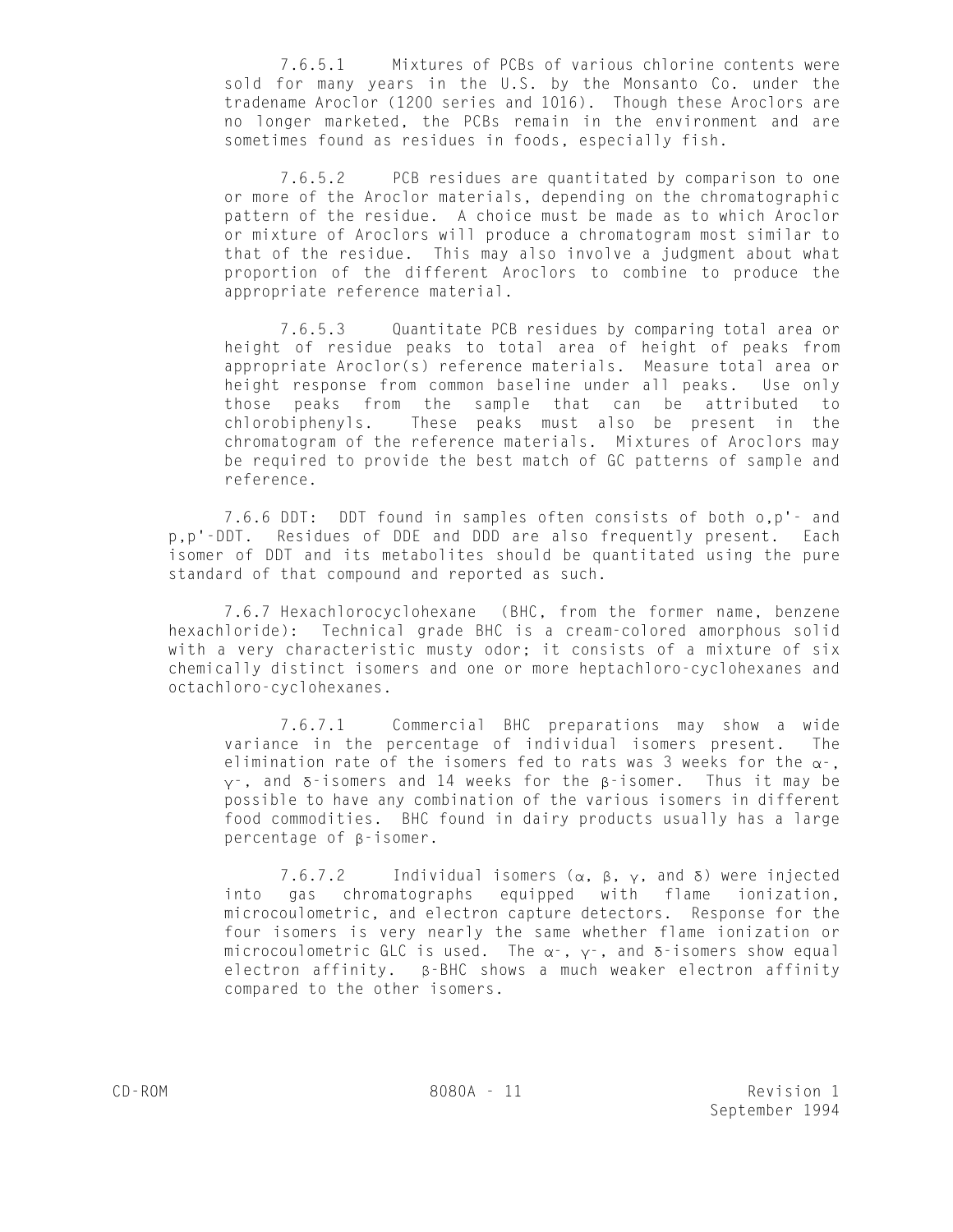7.6.7.3 Quantitate each isomer  $(\alpha, \beta, \gamma, \alpha)$  separately against a standard of the respective pure isomer, using a GC column which separates all the isomers from one another.

## 8.0 QUALITY CONTROL

8.1 Refer to Chapter One for specific quality control procedures. Quality control to validate sample extraction is covered in Method 3500 and in the extraction method utilized. If extract cleanup was performed, follow the QC in Method 3600 and in the specific cleanup method.

8.2 Quality control required to evaluate the GC system operation is found in Method 8000.

8.2.1 The quality control check sample concentrate (Method 8000) should contain each single-component parameter of interest at the following concentrations in acetone or other water miscible solvent: 4,4'-DDD, 10 mg/L; 4,4'-DDT, 10 mg/L; endosulfan II, 10 mg/L; endosulfan sulfate, 10 mg/L; endrin, 10 mg/L; and any other single-component pesticide, 2 mg/L. If this method is only to be used to analyze for PCBs, chlordane, or toxaphene, the QC check sample concentrate should contain the most representative multi-component parameter at a concentration of 50 mg/L in acetone.

8.2.2 Table 3 indicates the QC acceptance criteria for this method. Table 4 gives method accuracy and precision as functions of concentration for the analytes of interest. The contents of both Tables should be used to evaluate a laboratory's ability to perform and generate acceptable data by this method.

8.3 Calculate surrogate standard recovery on all samples, blanks, and spikes. Determine if the recovery is within limits (limits established by performing QC procedures outlined in Method 8000).

8.3.1 If recovery is not within limits, the following is required.

- Check to be sure there are no errors in calculations, surrogate solutions and internal standards. Also, check instrument performance.
- Recalculate the data and/or reanalyze the extract if any of the above checks reveal a problem.
- Reextract and reanalyze the sample if none of the above are a problem or flag the data as "estimated concentration".

8.4 GC/MS confirmation: Any compounds confirmed by two columns may also be confirmed by GC/MS if the concentration is sufficient for detection by GC/MS as determined by the laboratory generated detection limits.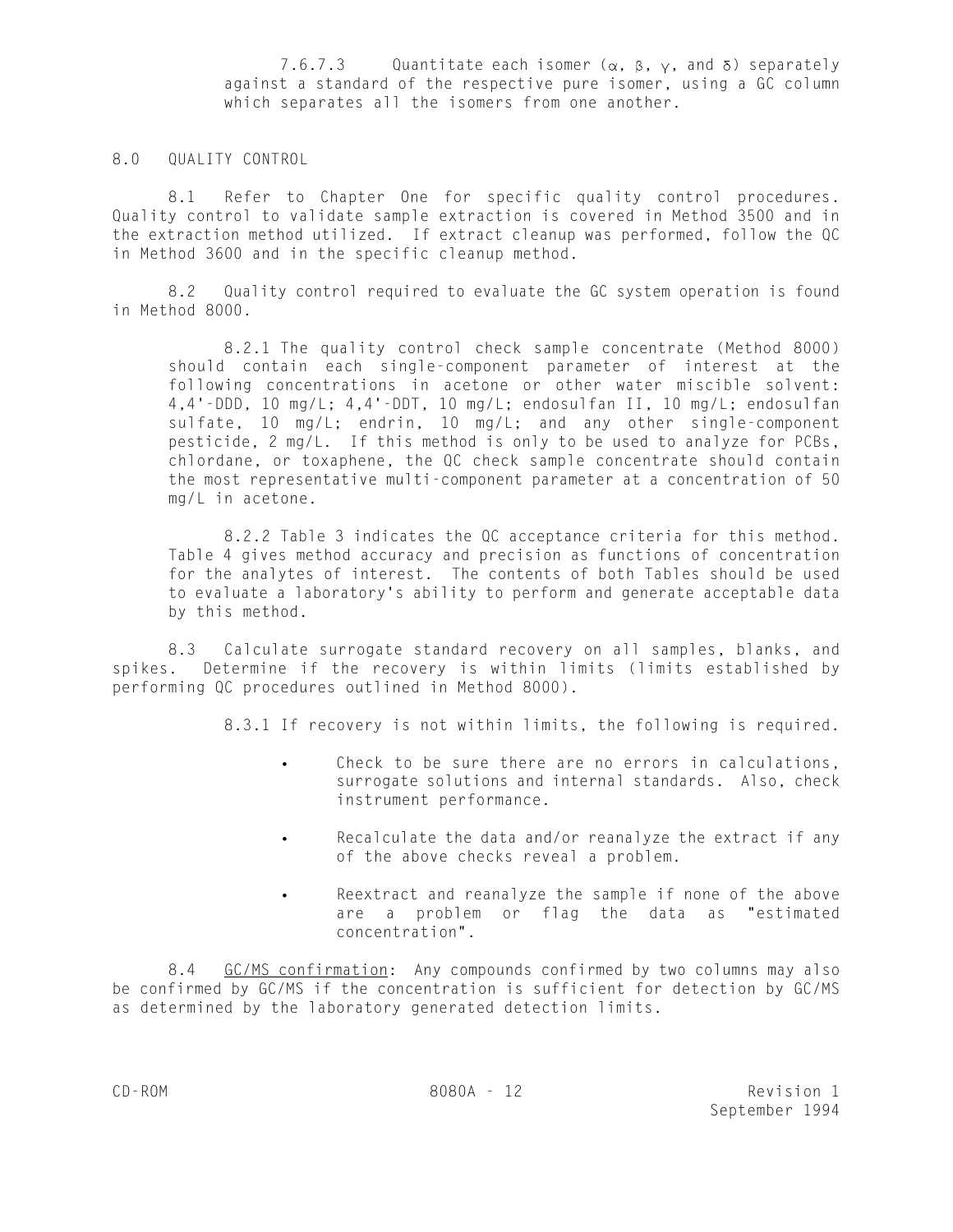8.4.1 The GC/MS would normally require a minimum concentration of 10 ng/µL in the final extract, for each single-component compound.

8.4.2 The pesticide extract and associated blank should be analyzed by GC/MS as per Sec. 7.0 of Method 8270.

8.4.3 The confirmation may be from the GC/MS analysis of the base/neutral-acid extractables extracts (sample and blank). However, if the compounds are not detected in the base/neutral-acid extract even though the concentration is high enough, a GC/MS analysis of the pesticide extract should be performed.

8.4.4 A reference standard of the compound must also be analyzed by GC/MS. The concentration of the reference standard must be at a level that would demonstrate the ability to confirm the pesticides/PCBs identified by GC/ECD.

#### 9.0 METHOD PERFORMANCE

9.1 The method was tested by 20 laboratories using organic-free reagent water, drinking water, surface water, and three industrial wastewaters spiked at six concentrations. Concentrations used in the study ranged from 0.5 to 30  $\mu$ g/L for single-component pesticides and from 8.5 to 400 µg/L for multi-component parameters. Single operator precision, overall precision, and method accuracy were found to be directly related to the concentration of the parameter and essentially independent of the sample matrix. Linear equations to describe these relationships for an electron capture detector are presented in Table 4.

9.2 The accuracy and precision obtained will be determined by the sample matrix, sample-preparation technique, optional cleanup techniques, and calibration procedures used.

### 10.0 REFERENCES

- 1. U.S. EPA, "Development and Application of Test Procedures for Specific Organic Toxic Substances in Wastewaters, Category 10: Pesticides and PCBs," Report for EPA Contract 68-03-2605.
- 2. U.S. EPA, "Interim Methods for the Sampling and Analysis of Priority Pollutants in Sediments and Fish Tissue," Environmental Monitoring and Support Laboratory, Cincinnati, OH 45268, October 1980.
- 3. Pressley, T.A., and J.E. Longbottom, "The Determination of Organohalide Pesticides and PCBs in Industrial and Municipal Wastewater: Method 617," U.S. EPA/EMSL, Cincinnati, OH, EPA-600/4-84-006, 1982.
- 4. "Determination of Pesticides and PCB's in Industrial and Municipal Wastewaters, U.S. Environmental Protection Agency," Environmental Monitoring and Support Laboratory, Cincinnati, OH 45268, EPA-600/4-82-023, June 1982.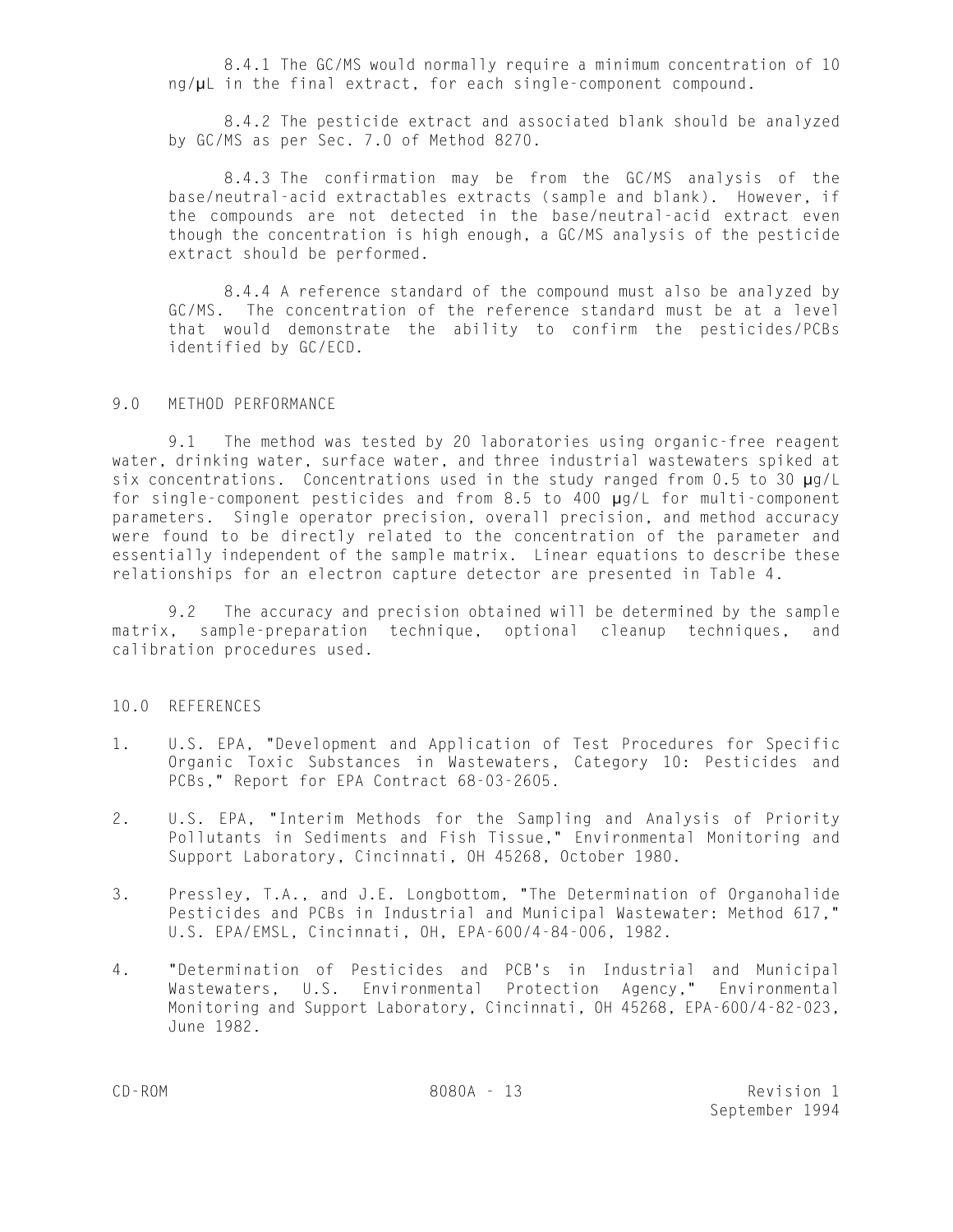- 5. Goerlitz, D.F. and L.M. Law, Bulletin for Environmental Contamination and Toxicology,  $6, 9, 1971.$
- 6. Burke, J.A., "Gas Chromatography for Pesticide Residue Analysis; Some Practical Aspects," Journal of the Association of Official Analytical Chemists, 48, 1037, 1965.
- 7. Webb, R.G. and A.C. McCall, "Quantitative PCB Standards for Electron Capture Gas Chromatography," Journal of Chromatographic Science, 11, 366, 1973.
- 8. Millar, J.D., R.E. Thomas and H.J. Schattenberg, "EPA Method Study 18, Method 608: Organochlorine Pesticides and PCBs," U.S. EPA/EMSL, Research Triangle Park, NC, EPA-600/4-84-061, 1984.
- 9. U.S. EPA 40 CFR Part 136, "Guidelines Establishing Test Procedures for the Analysis of Pollutants Under the Clean Water Act; Final Rule and Interim Final Rule and Proposed Rule," October 26, 1984.
- 11. U.S. Food and Drug Administration, Pesticide Analytical Manual, Vol. 1, June 1979.
- 12. Sawyer, L.D., JAOAC, 56, 1015-1023 (1973), 61 272-281 (1978), 61 282-291 (1978).
- 13. Stewart, J. "EPA Verification Experiment for Validation of the SOXTEC® PCB Extraction Procedure"; Oak Ridge National Laboratory, Oak Ridge, TN, 37831-6138; October 1988.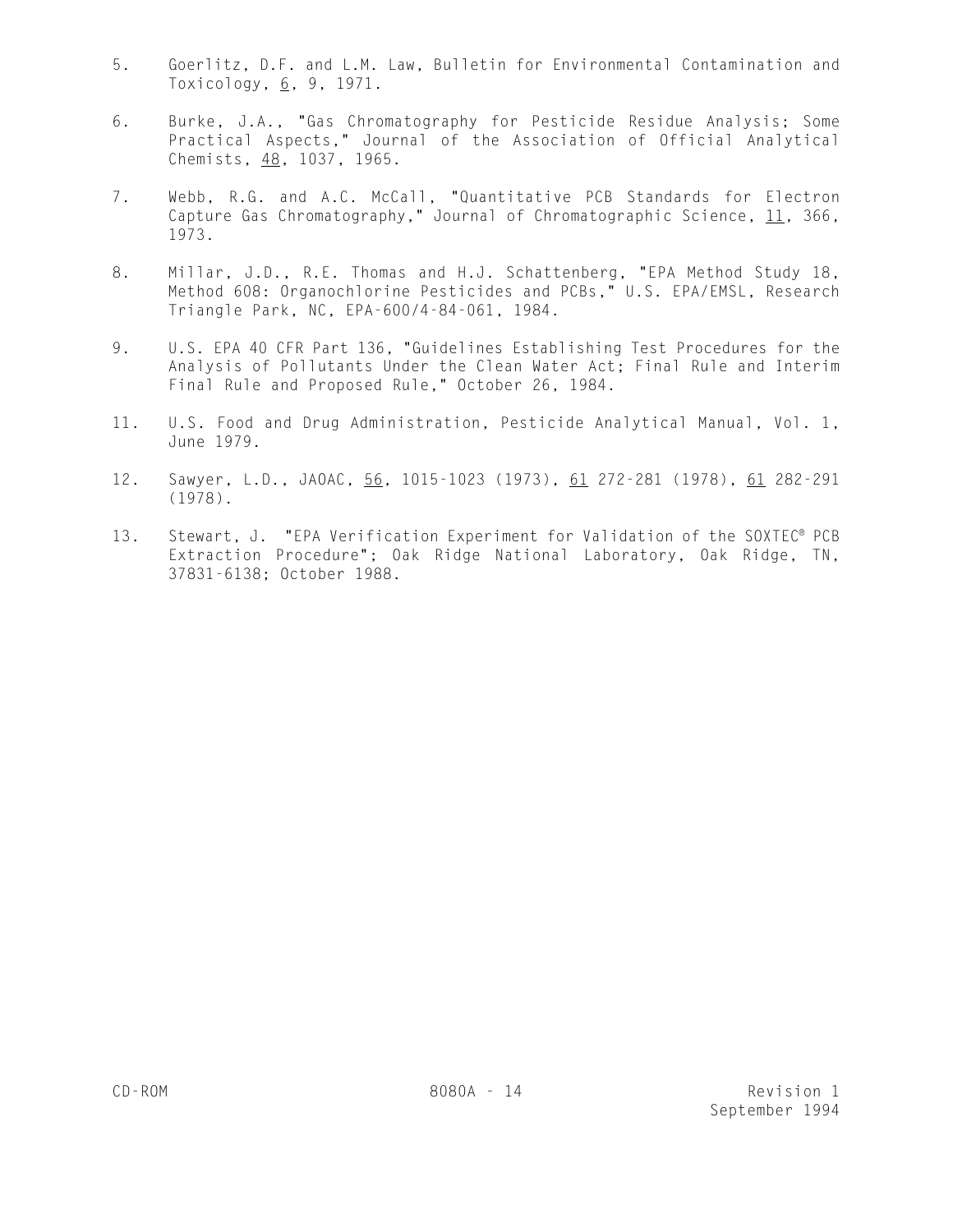|                       | Retention time (min)                        |                       | Method<br>Detection  |
|-----------------------|---------------------------------------------|-----------------------|----------------------|
| Analyte               | Co1.1                                       | Co1.2                 | $limit$ ( $\mu$ g/L) |
|                       |                                             |                       |                      |
| Aldrin                | 2.40                                        | 4.10                  | 0.004                |
| $\alpha$ - BHC        | 1.35                                        | 1.82                  | 0.003                |
| $\beta$ - BHC         | 1.90                                        | 1.97                  | 0.006                |
| $\delta$ -BHC         | 2.15                                        | 2.20                  | 0.009                |
| $v$ -BHC (Lindane)    | 1.70                                        | 2.13                  | 0.004                |
| Chlordane (technical) | $\mathsf{e}% _{t}\left( t_{0},t_{1}\right)$ | e                     | 0.014                |
| $4, 4'$ - DDD         | 7.83                                        | 9.08                  | 0.011                |
| $4, 4 - DDE$          | 5.13                                        | 7.15                  | 0.004                |
| $4, 4 - DDT$          | 9.40                                        | 11.75                 | 0.012                |
| Dieldrin              | 5.45                                        | 7.23                  | 0.002                |
| Endosulfan I          | 4.50                                        | 6.20                  | 0.014                |
| Endosulfan II         | 8.00                                        | 8.28                  | 0.004                |
| Endosulfan sulfate    | 14.22                                       | 10.70                 | 0.066                |
| Endrin                | 6.55                                        | 8.10                  | 0.006                |
| Endrin aldehyde       | 11.82                                       | 9.30                  | 0.023                |
| Heptachlor            | 2.00                                        | 3.35                  | 0.003                |
| Heptachlor epoxide    | 3.50                                        | 5.00                  | 0.083                |
| Methoxychlor          | 18.20                                       | 26.60                 | 0.176                |
| Toxaphene             | e                                           | е                     | 0.24                 |
| PCB-1016              | e                                           | e                     | nd                   |
| $PCB-1221$            | e                                           | $\mathop{\mathrm{e}}$ | nd                   |
| PCB-1232              | e                                           | e                     | nd                   |
| $PCB-1242$            | e                                           | $\overline{e}$        | 0.065                |
| $PCB - 1248$          | e                                           | e                     | nd                   |
| PCB-1254              | e                                           | $\mathop{\mathrm{e}}$ | nd                   |
| $PCB-1260$            | e                                           | e                     | nd                   |

# TABLE 1. GAS CHROMATOGRAPHY OF PESTICIDES AND PCBs<sup>a</sup>

\_\_\_\_\_\_\_\_\_\_\_\_\_\_\_\_\_\_\_\_\_\_\_\_\_\_\_\_\_\_\_\_\_\_\_\_\_\_\_\_\_\_\_\_\_\_\_\_\_\_\_\_\_\_\_\_\_\_\_\_\_\_\_\_\_\_\_\_\_\_\_\_\_\_\_\_\_\_

<sup>a</sup>U.S. EPA. Method 617. Organochlorine Pesticides and PCBs. Environmental Monitoring and Support Laboratory, Cincinnati, Ohio 45268.

e = Multiple peak response.

nd = not determined.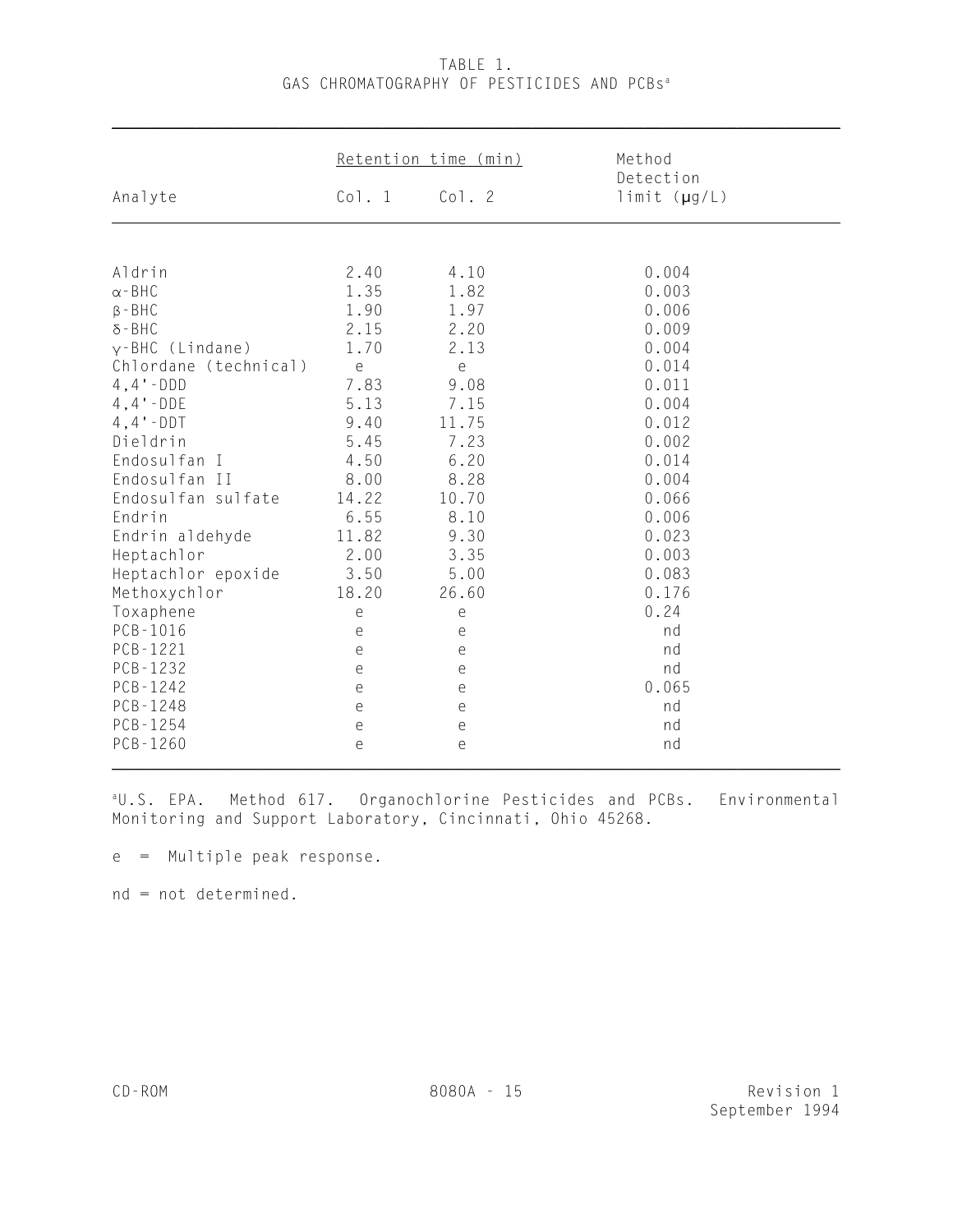#### TABLE 2.

DETERMINATION OF ESTIMATED QUANTITATION LIMITS (EQLs) FOR VARIOUS MATRICES<sup>a</sup>

 $\overline{\phantom{a}}$  , and the contribution of the contribution of the contribution of the contribution of the contribution of the contribution of the contribution of the contribution of the contribution of the contribution of the

| Matrix                                                                                                                                                 | Factor                                                                     |
|--------------------------------------------------------------------------------------------------------------------------------------------------------|----------------------------------------------------------------------------|
| Ground water<br>Low-concentration soil by sonication with GPC cleanup<br>High-concentration soil and sludges by sonication<br>Non-water miscible waste | $\left( \begin{matrix} 1 \end{matrix} \right)$<br>670<br>10,000<br>100,000 |

a EQL = [Method detection limit (see Table 1)] X [Factor found in this table]. For non-aqueous samples, the factor is on a wet-weight basis. Sample EQLs are highly matrix-dependent. The EQLs listed herein are provided for guidance and may not always be achievable.

 $\sim$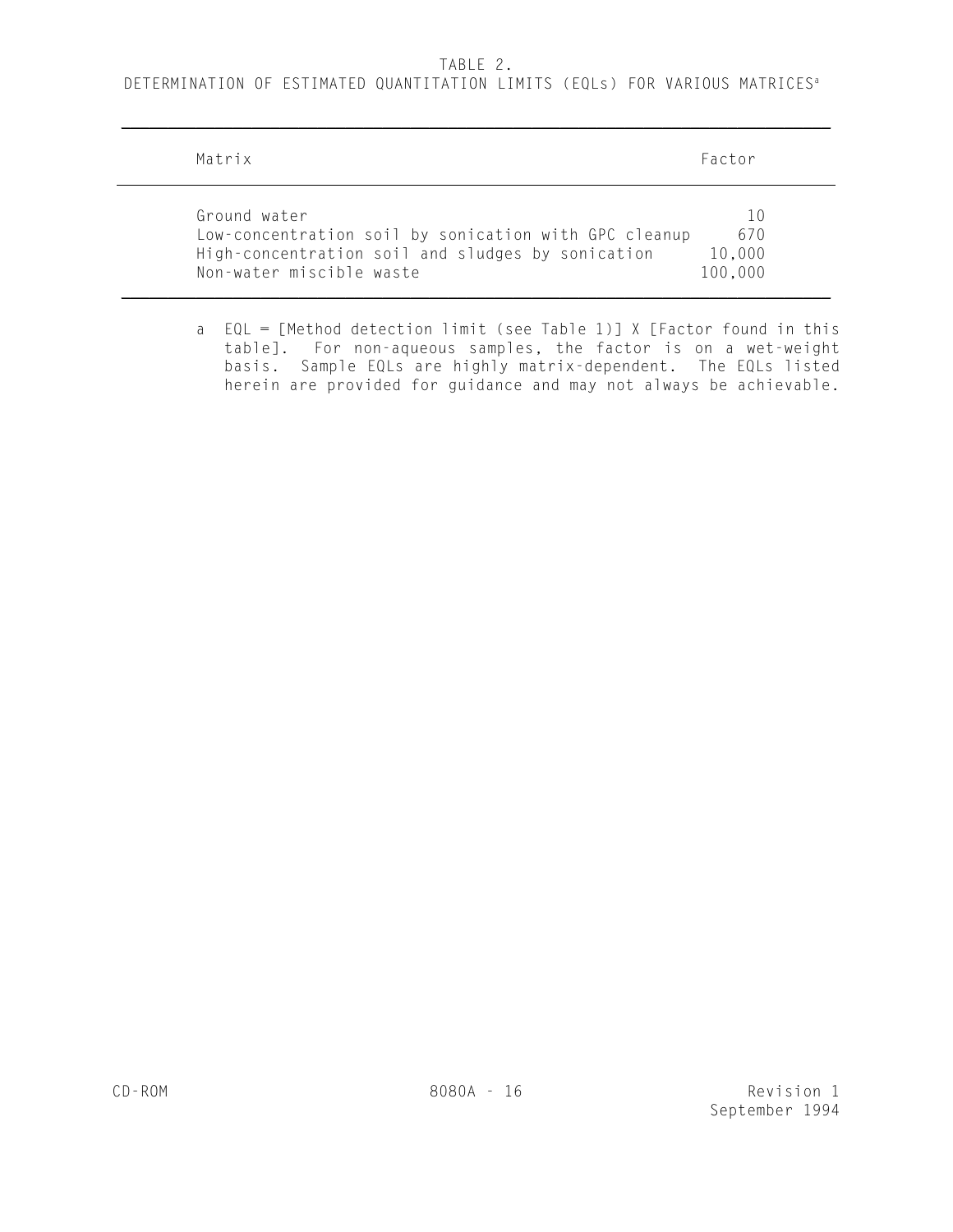# TABLE 3. OC ACCEPTANCE CRITERIA<sup>a</sup>

| Analyte            | Test        | Limit       | Range         | Range      |
|--------------------|-------------|-------------|---------------|------------|
|                    | conc.       | for s       | for x         | $P, P_s$   |
|                    | $(\mu g/L)$ | $(\mu g/L)$ | $(\mu g/L)$   | $(\% )$    |
|                    |             |             |               |            |
| Aldrin             | 2.0         | 0.42        | $1.08 - 2.24$ | $42 - 122$ |
| $\alpha$ - BHC     | 2.0         | 0.48        | $0.98 - 2.44$ | $37 - 134$ |
| $\beta$ - BHC      | 2.0         | 0.64        | $0.78 - 2.60$ | $17 - 147$ |
| $\delta$ -BHC      | $2\,.\,0$   | 0.72        | $1.01 - 2.37$ | $19 - 140$ |
| $Y - BHC$          | 2.0         | 0.46        | $0.86 - 2.32$ | $32 - 127$ |
| Chlordane          | 50          | 10.0        | $27.6 - 54.3$ | $45 - 119$ |
| $4, 4 - DDD$       | 10          | 2.8         | $4.8 - 12.6$  | $31 - 141$ |
| $4, 4 - DDE$       | 2.0         | 0.55        | $1.08 - 2.60$ | $30 - 145$ |
| $4, 4 - DDT$       | 10          | 3.6         | $4.6 - 13.7$  | $25 - 160$ |
| Dieldrin           | 2.0         | 0.76        | $1.15 - 2.49$ | $36 - 146$ |
| Endosulfan I       | 2.0         | 0.49        | $1.14 - 2.82$ | $45 - 153$ |
| Endosulfan II      | 10          | 6.1         | $2.2 - 17.1$  | $D - 202$  |
| Endosulfan Sulfate | 10          | 2.7         | $3.8 - 13.2$  | $26 - 144$ |
| Endrin             | 10          | 3.7         | $5.1 - 12.6$  | $30 - 147$ |
| Heptachlor         | 2.0         | 0.40        | $0.86 - 2.00$ | $34 - 111$ |
| Heptachlor epoxide | 2.0         | 0.41        | $1.13 - 2.63$ | $37 - 142$ |
| Toxaphene          | 50          | 12.7        | $27.8 - 55.6$ | $41 - 126$ |
| $PCB-1016$         | 50          | 10.0        | $30.5 - 51.5$ | $50 - 114$ |
| PCB-1221           | 50          | 24.4        | $22.1 - 75.2$ | $15 - 178$ |
| PCB-1232           | 50          | 17.9        | $14.0 - 98.5$ | $10 - 215$ |
| $PCB-1242$         | 50          | 12.2        | $24.8 - 69.6$ | $39 - 150$ |
| $PCB-1248$         | 50          | 15.9        | $29.0 - 70.2$ | $38 - 158$ |
| $PCB - 1254$       | 50          | 13.8        | $22.2 - 57.9$ | $29 - 131$ |
| PCB-1260           | 50          | 10.4        | $18.7 - 54.9$ | $8 - 127$  |

s  $=$  Standard deviation of four recovery measurements, in  $\mu$ g/L.

 $x =$  Average recovery for four recovery measurements, in  $\mu$ g/L.

 $P$ ,  $P_s$  = Percent recovery measured.

D = Detected; result must be greater than zero.

<sup>a</sup>Criteria from 40 CFR Part 136 for Method 608. These criteria are based directly upon the method performance data in Table 4. Where necessary, the limits for recovery have been broadened to assure applicability of the limits to concentrations below those used to develop Table 4.

\_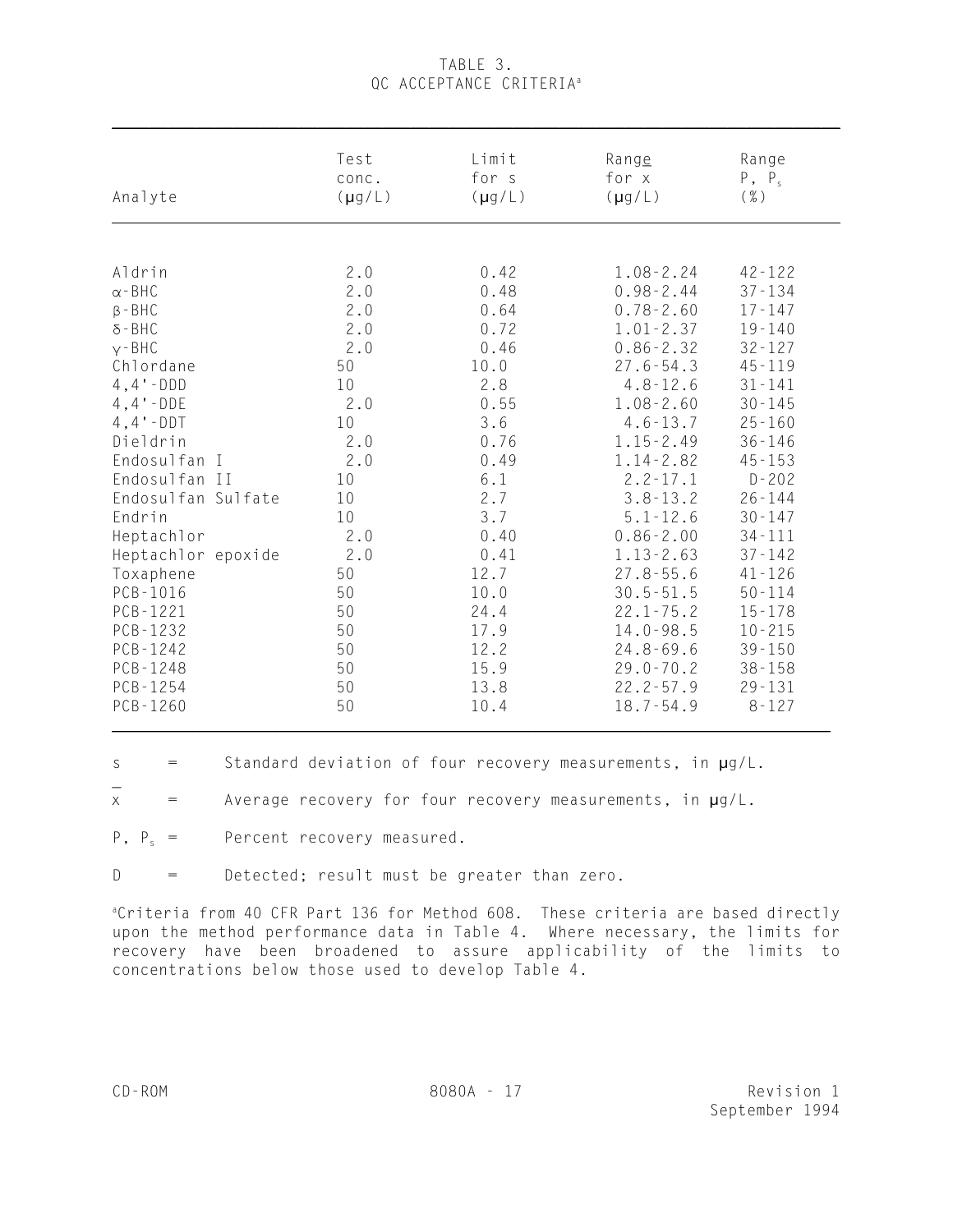TABLE 4. METHOD ACCURACY AND PRECISION AS FUNCTIONS OF CONCENTRATION<sup>a</sup>

| Analyte                                                                                                                                                                                                                                                                                                                                                               | Accuracy, as<br>recovery, x'<br>$(\mu g/L)$                                                                                                                                                                                                                                                                                                                                                                                         | Single analyst<br>precision, $s_r$ .<br>$(\mu g/L)$                                                                                                                                                                                                                                                                                                                                                                                 | Overall<br>precision,<br>$S'$ ( $\mu$ g/L)                                                                                                                                                                                                                                                                                                                                                                                  |
|-----------------------------------------------------------------------------------------------------------------------------------------------------------------------------------------------------------------------------------------------------------------------------------------------------------------------------------------------------------------------|-------------------------------------------------------------------------------------------------------------------------------------------------------------------------------------------------------------------------------------------------------------------------------------------------------------------------------------------------------------------------------------------------------------------------------------|-------------------------------------------------------------------------------------------------------------------------------------------------------------------------------------------------------------------------------------------------------------------------------------------------------------------------------------------------------------------------------------------------------------------------------------|-----------------------------------------------------------------------------------------------------------------------------------------------------------------------------------------------------------------------------------------------------------------------------------------------------------------------------------------------------------------------------------------------------------------------------|
| Aldrin<br>$\alpha$ - BHC<br>$\beta$ - BHC<br>$\delta$ - BHC<br>$Y - BHC$<br>Chlordane<br>$4, 4 - DDD$<br>$4, 4 - DDE$<br>$4, 4 - DDT$<br>Dieldrin<br>Endosulfan I<br>Endosulfan II<br>Endosulfan Sulfate<br>Endrin<br>Heptachlor<br>Heptachlor epoxide<br>Toxaphene<br>PCB-1016<br>PCB-1221<br>$PCB - 1232$<br>$PCB - 1242$<br>PCB-1248<br>$PCB - 1254$<br>$PCB-1260$ | $0.81C+0.04$<br>$0.84C + 0.03$<br>$0.81C+0.07$<br>$0.81C + 0.07$<br>$0.82C - 0.05$<br>$0.82C - 0.04$<br>$0.84C + 0.30$<br>$0.85C + 0.14$<br>$0.93C - 0.13$<br>$0.90C + 0.02$<br>$0.97C + 0.04$<br>$0.93C + 0.34$<br>$0.89C - 0.37$<br>$0.89C - 0.04$<br>$0.69C + 0.04$<br>$0.89C + 0.10$<br>$0.80C + 1.74$<br>$0.81C + 0.50$<br>$0.96C + 0.65$<br>$0.91C+10.79$<br>$0.91C+10.79$<br>$0.91C+10.79$<br>$0.91C+10.79$<br>$0.91C+10.79$ | $0.16x - 0.04$<br>$0.13x+0.04$<br>$0.22x+0.02$<br>$0.18x+0.09$<br>$0.12x+0.06$<br>$0.13x+0.13$<br>$0.20x - 0.18$<br>$0.13x+0.06$<br>$0.17x+0.39$<br>$0.12x+0.19$<br>$0.10x+0.07$<br>$0.41$ $\times$ $-0.65$<br>$0.13x+0.33$<br>$0.20x+0.25$<br>$0.06x+0.13$<br>$0.18x - 0.11$<br>$0.09x + 3.20$<br>$0.13x+0.15$<br>$0.29x - 0.76$<br>$0.21 \times -1.93$<br>$0.21 \times -1.93$<br>$0.21x-1.93$<br>$0.21x - 1.93$<br>$0.21x - 1.93$ | $0.20 \times -0.01$<br>$0.23x - 0.00$<br>$0.33x-0.95$<br>$0.25x+0.03$<br>$0.22x+0.04$<br>$0.18x+0.18$<br>$0.27 \times -0.14$<br>$0.28x - 0.09$<br>$0.31x - 0.21$<br>$0.16x+0.16$<br>$0.18x+0.08$<br>$0.47 \times -0.20$<br>$0.24x+0.35$<br>$0.24x+0.25$<br>$0.16x+0.08$<br>$0.25x - 0.08$<br>$0.20x+0.22$<br>$0.15x+0.45$<br>$0.35x-0.62$<br>$0.31x+3.50$<br>$0.31x+3.50$<br>$0.31x+3.50$<br>$0.31x+3.50$<br>$0.31x + 3.50$ |
| $\mathsf{X}$ '<br>$=$                                                                                                                                                                                                                                                                                                                                                 | containing concentration $C$ , in $\mu g/L$ .                                                                                                                                                                                                                                                                                                                                                                                       | Expected recovery for one or more measurements of a                                                                                                                                                                                                                                                                                                                                                                                 | sample                                                                                                                                                                                                                                                                                                                                                                                                                      |
| $S_r$ '<br>$=$                                                                                                                                                                                                                                                                                                                                                        | Expected single analyst standard deviation of measurements at an<br>average concentration of x, in $\mu$ g/L.                                                                                                                                                                                                                                                                                                                       |                                                                                                                                                                                                                                                                                                                                                                                                                                     |                                                                                                                                                                                                                                                                                                                                                                                                                             |
| $S^{\prime}$                                                                                                                                                                                                                                                                                                                                                          | Expected interlaboratory standard deviation of measurements at an<br>average concentration found of $x$ , in $\mu$ g/L.                                                                                                                                                                                                                                                                                                             |                                                                                                                                                                                                                                                                                                                                                                                                                                     |                                                                                                                                                                                                                                                                                                                                                                                                                             |
| C                                                                                                                                                                                                                                                                                                                                                                     | True value for the concentration, in $\mu g/L$ .                                                                                                                                                                                                                                                                                                                                                                                    |                                                                                                                                                                                                                                                                                                                                                                                                                                     |                                                                                                                                                                                                                                                                                                                                                                                                                             |
|                                                                                                                                                                                                                                                                                                                                                                       |                                                                                                                                                                                                                                                                                                                                                                                                                                     |                                                                                                                                                                                                                                                                                                                                                                                                                                     |                                                                                                                                                                                                                                                                                                                                                                                                                             |

x = Average recovery found for measurements of samples containing a concentration of C, in µg/L.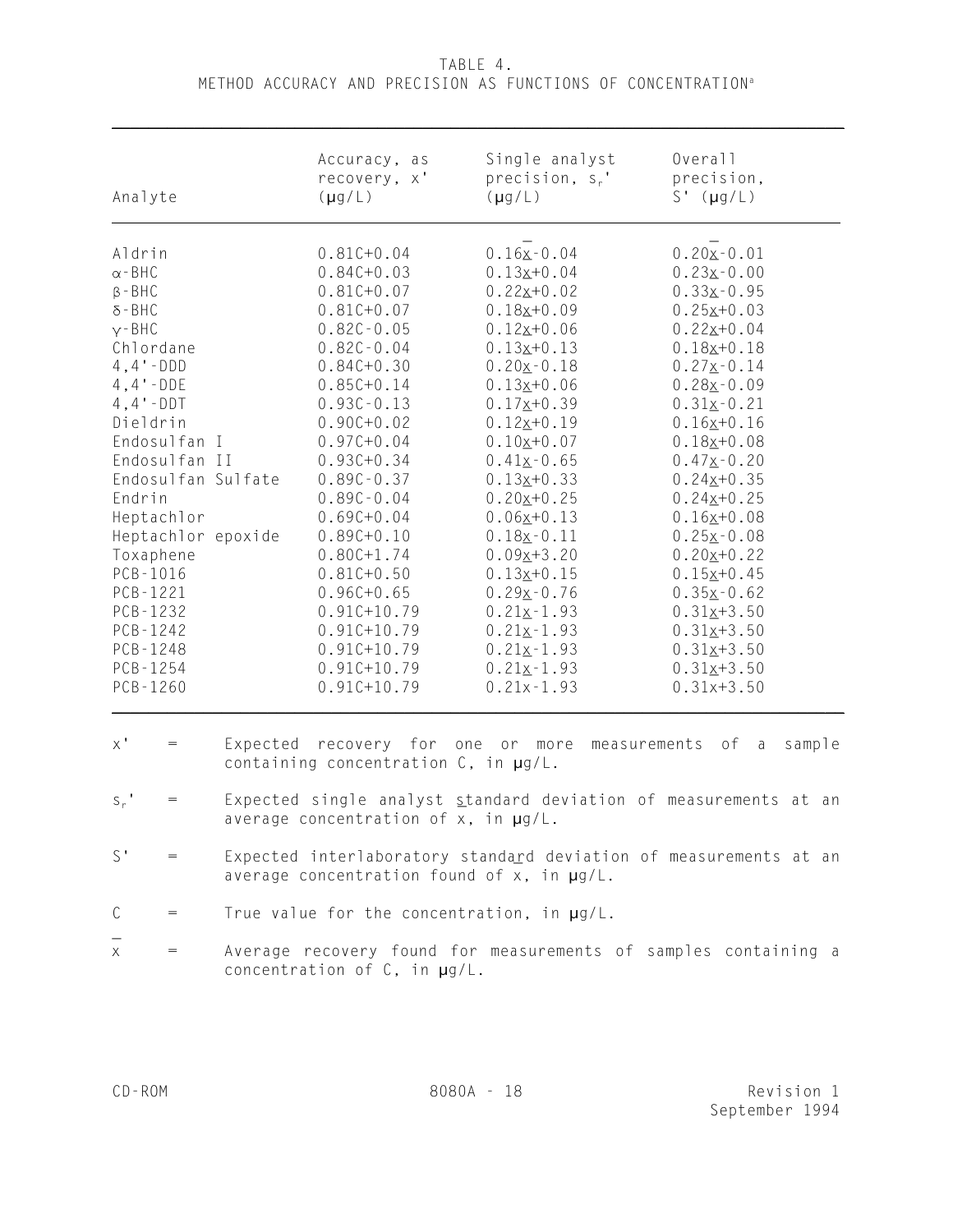## Figure 1 Gas Chromatogram of Pesticides

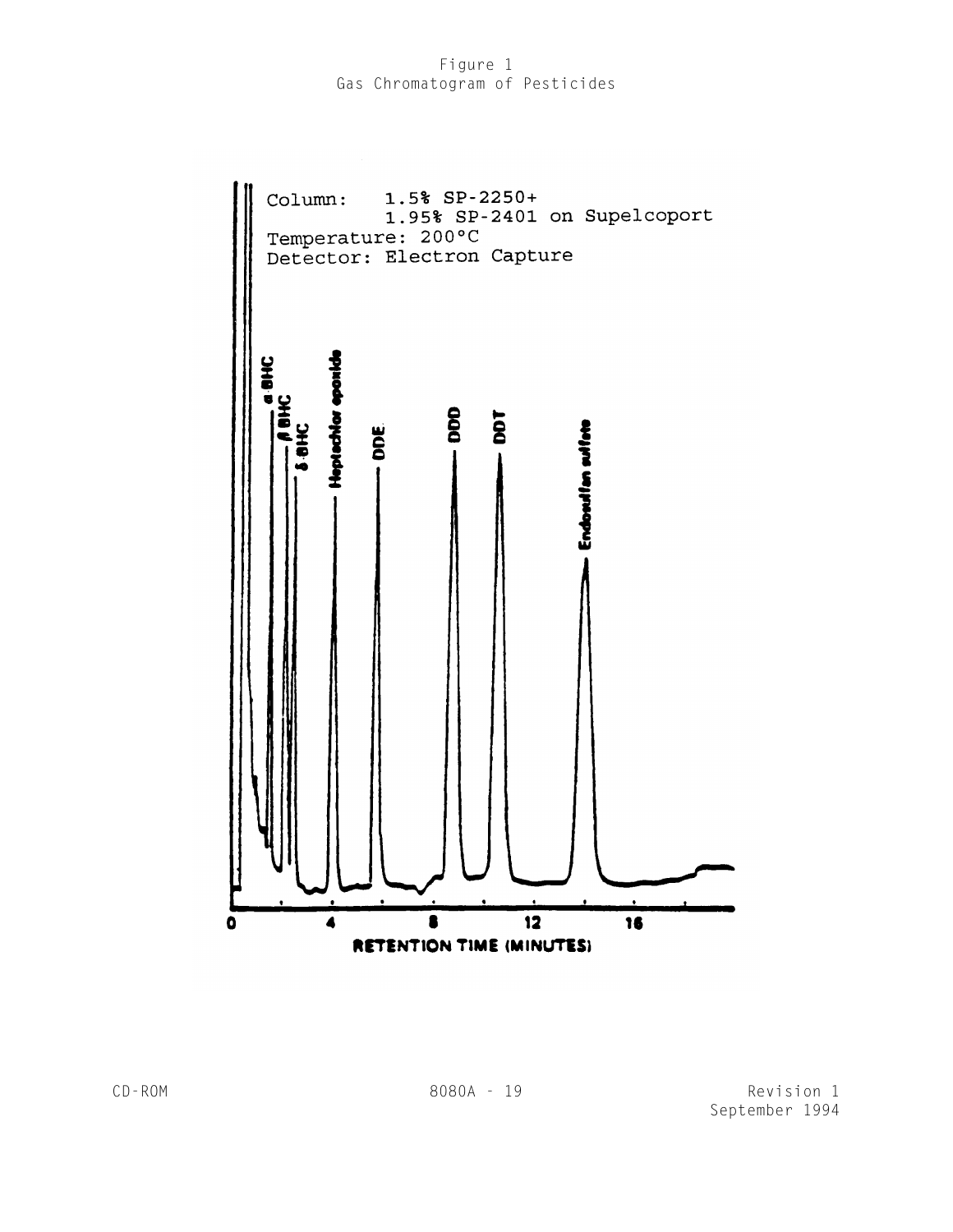# Figure 2 Gas Chromatogram of Chlordane



CD-ROM 8080A - 20 Revision 1 September 1994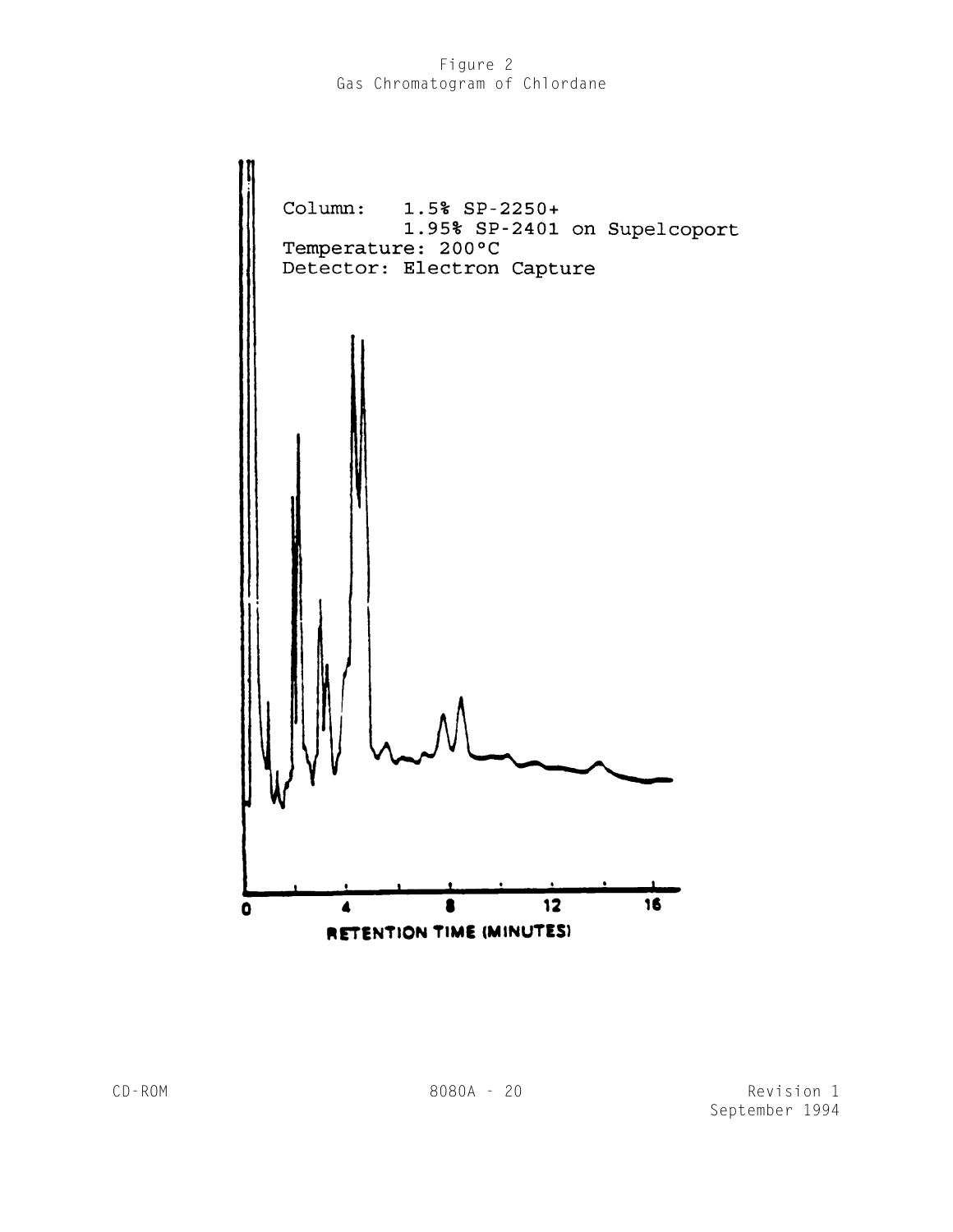# Figure 3 Gas Chromatogram of Toxaphene

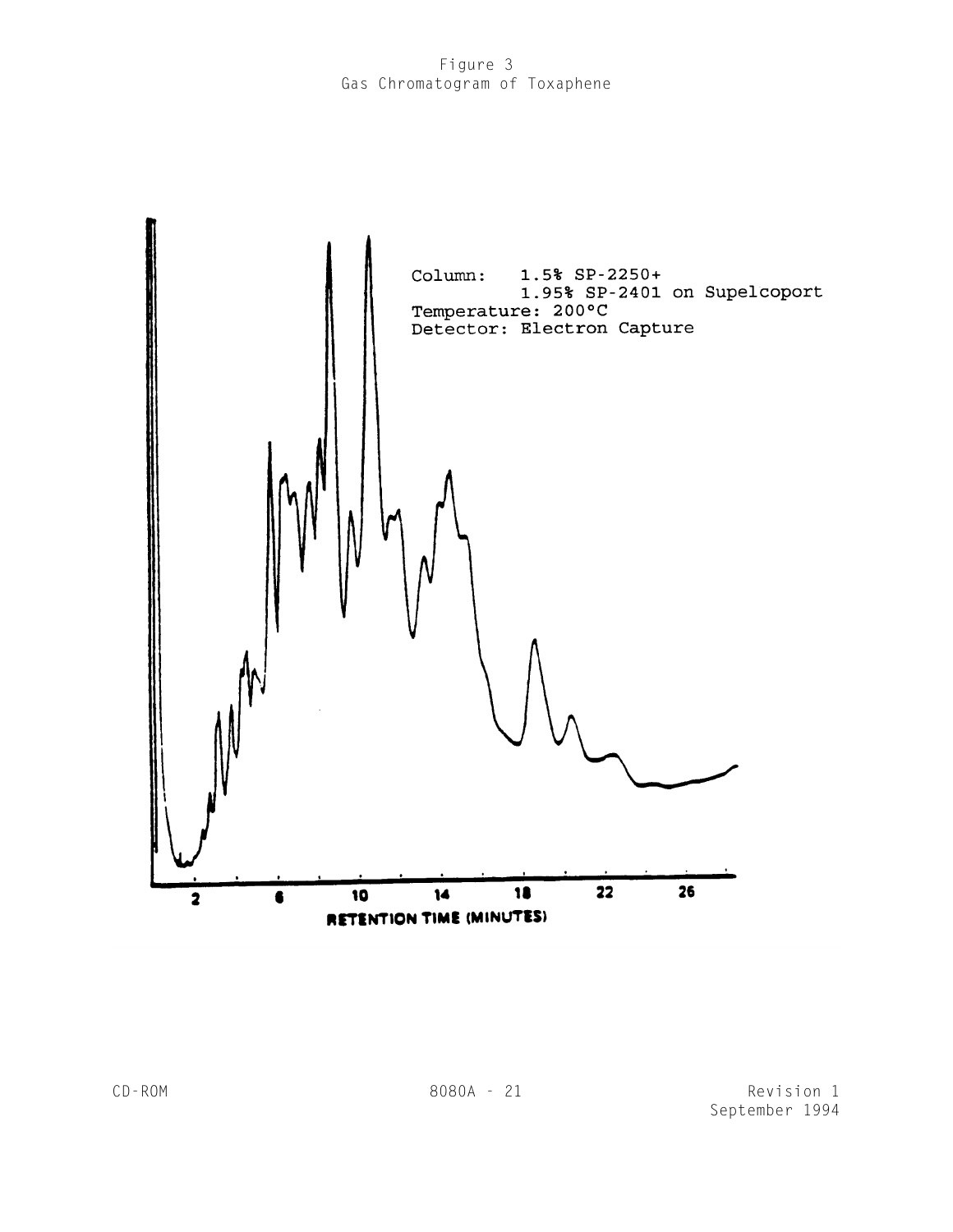Figure 4 Gas Chromatogram of Aroclor 1254



CD-ROM 8080A - 22 Revision 1 September 1994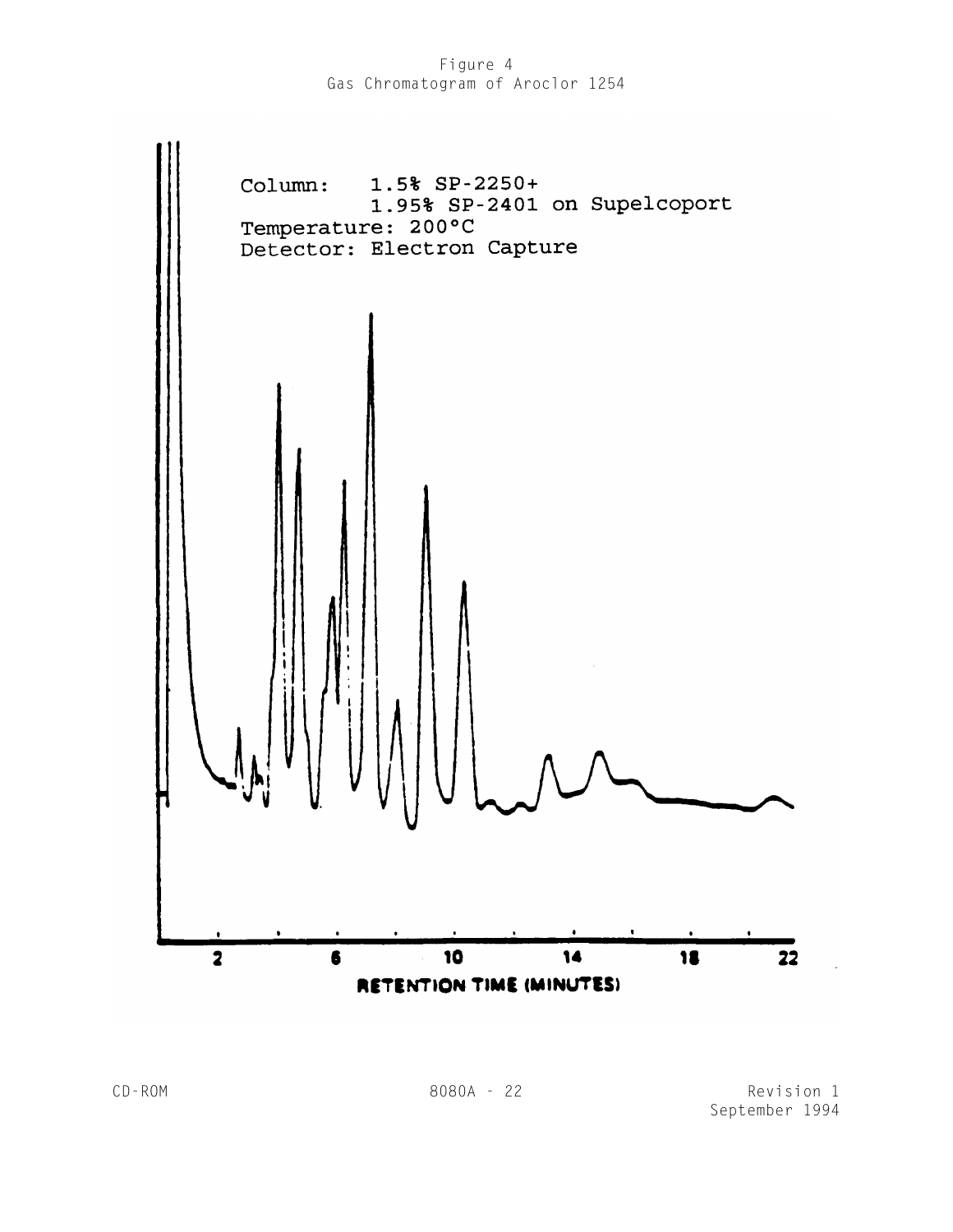# Figure 5 Gas Chromatogram of Aroclor 1260

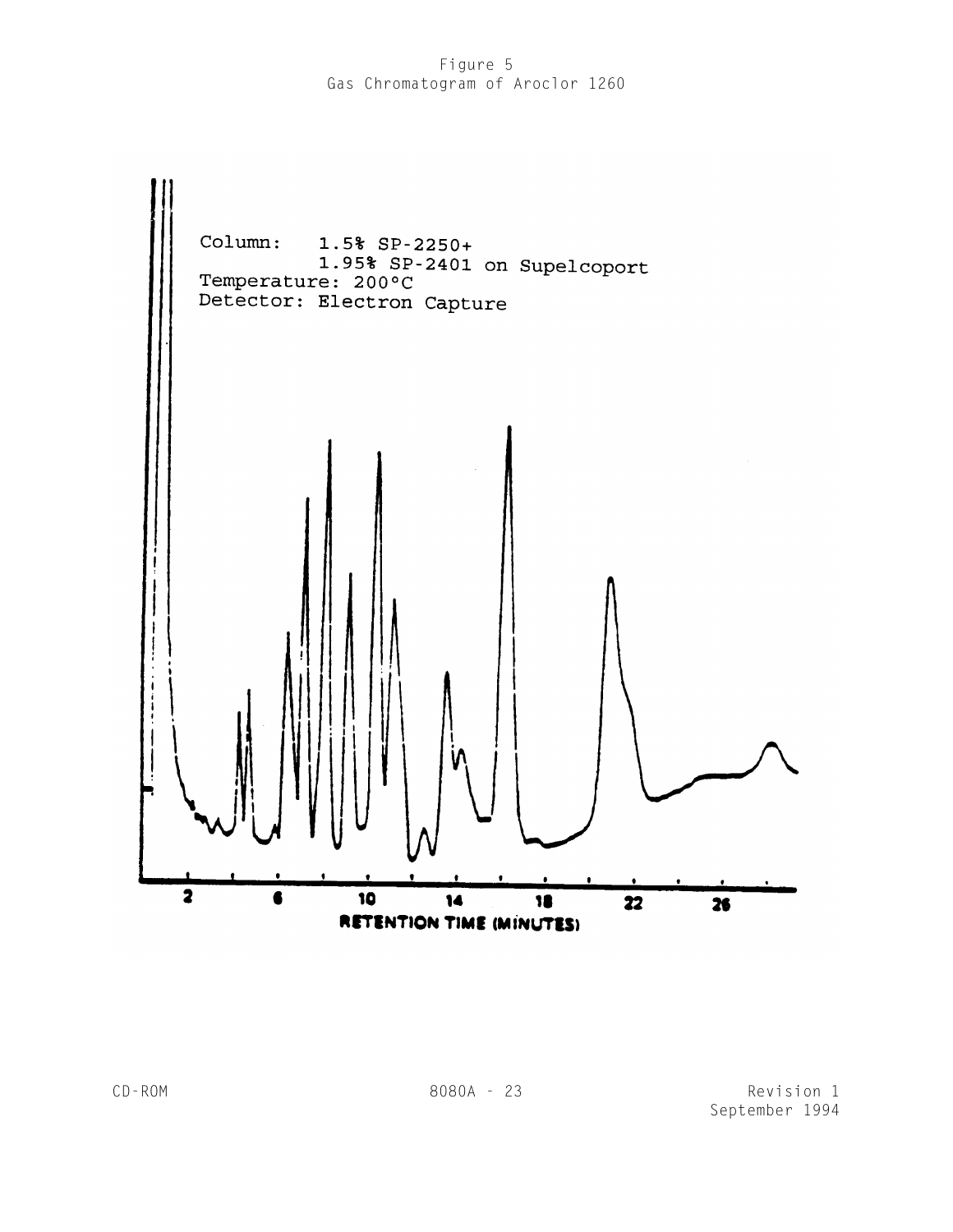



Fig. 6--Baseline construction for some typical gas chromatographic peaks. a: symmetrical separated flat baseline; b and c: overlapp flat baseline; d: separated (pen does not return to baseline between peaks); e: separated sloping baseline; f: separated (pen goes below baseline between peaks);  $q: \alpha$  and  $\gamma$ -BHC sloping baseline; h:  $\alpha$ -,  $\beta$ -, and  $\gamma$ -BHC sloping baseline; i: chlordane flat baseline; j: heptachlor and heptachlor epoxide super-imposed on chlordane; k: chair-shaped peaks, unsymmetrical peak; l: p,p'-DDT superimposed on toxaphene.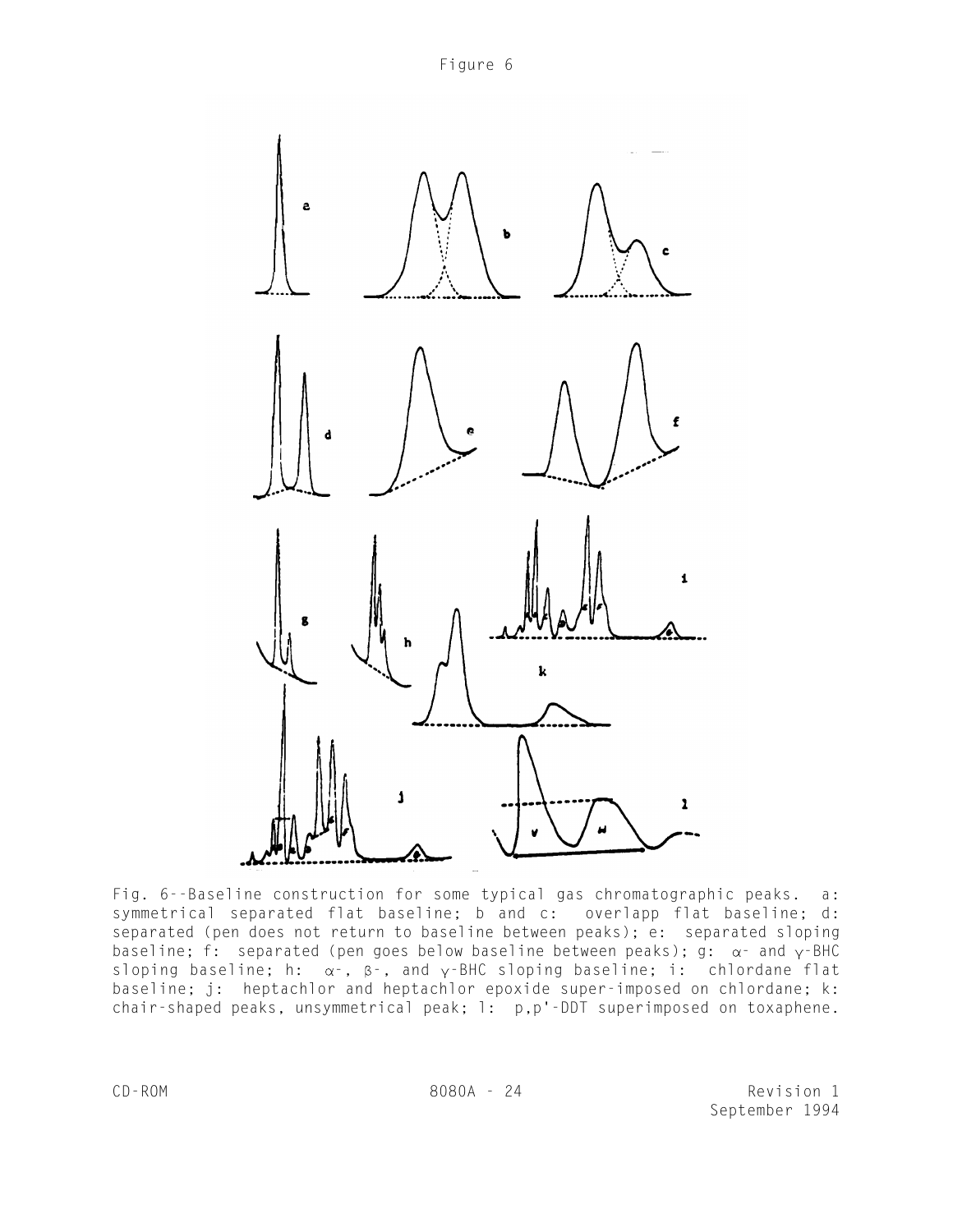



Fig. - 7a - - Baseline construction for multiple residues with standard<br>toxaphene.



Fig.- 7b -- Baseline construction for multiple residues with toxaphene,<br>DDE and  $o, p'$ -, and  $p, p'$ -DDT

CD-ROM 8080A - 25 Revision 1 September 1994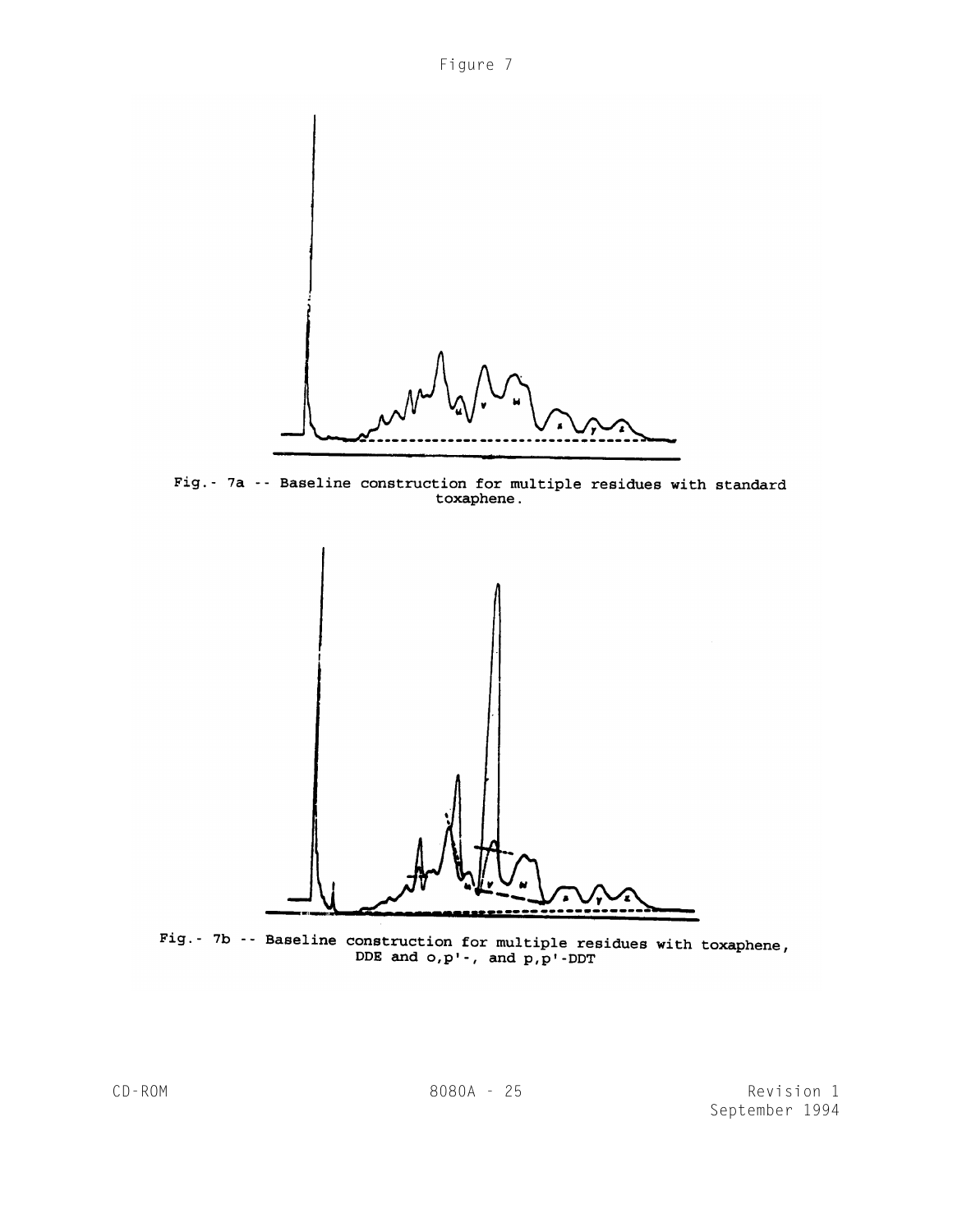

Fig. - 8a -- Baseline construction for multiple residues: standard toxaphene.



Fig. - 8b -- Baseline construction for multiple residues: rice bran with BHC, toxaphene, DDT, and methoxychlor.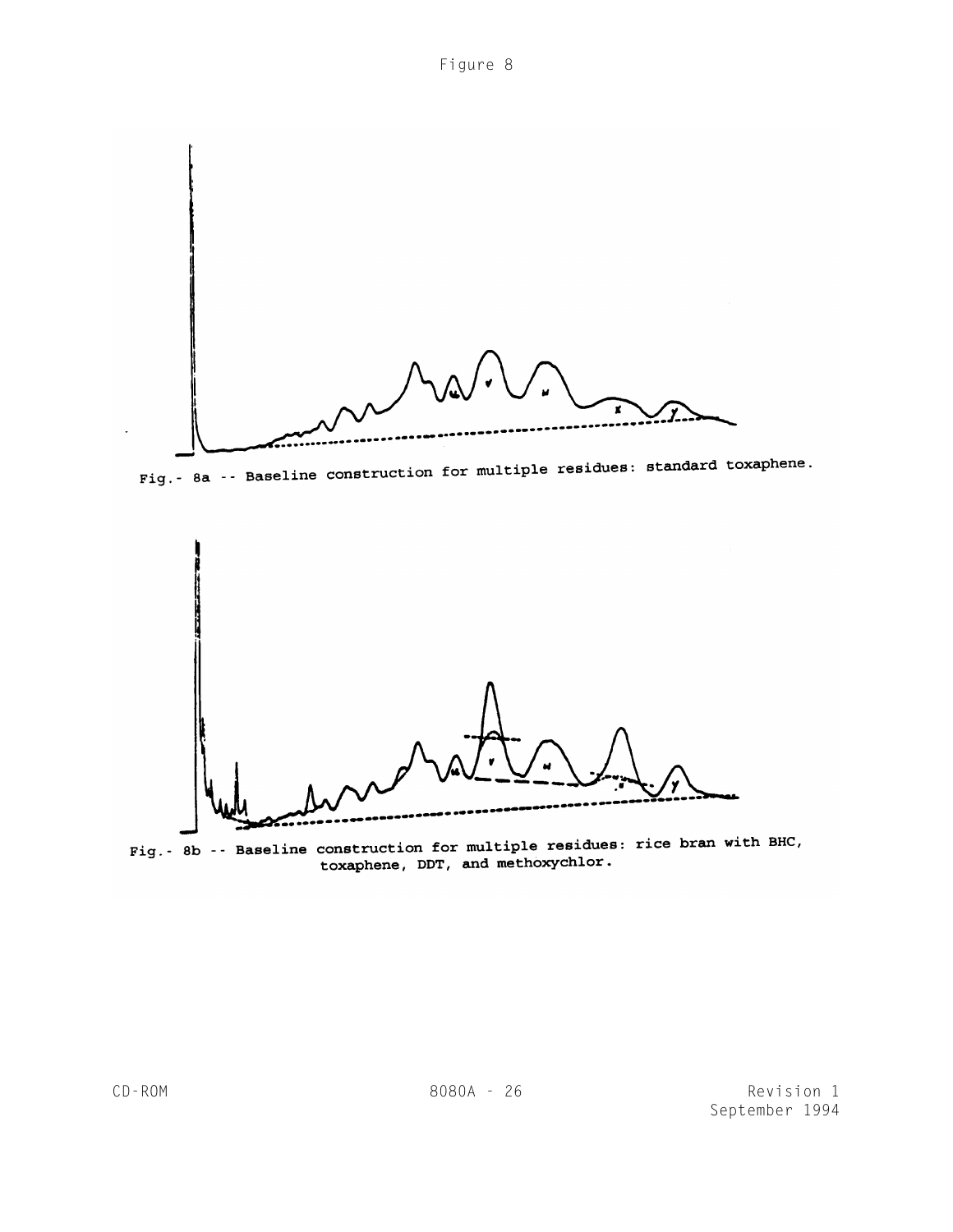

Fig. - 9a -- Baseline construction for multiple residues: standard chlordane.



Fig.- 9b -- Baseline construction for multiple residues: rice bran with<br>chlordane, toxaphene, and DDT.